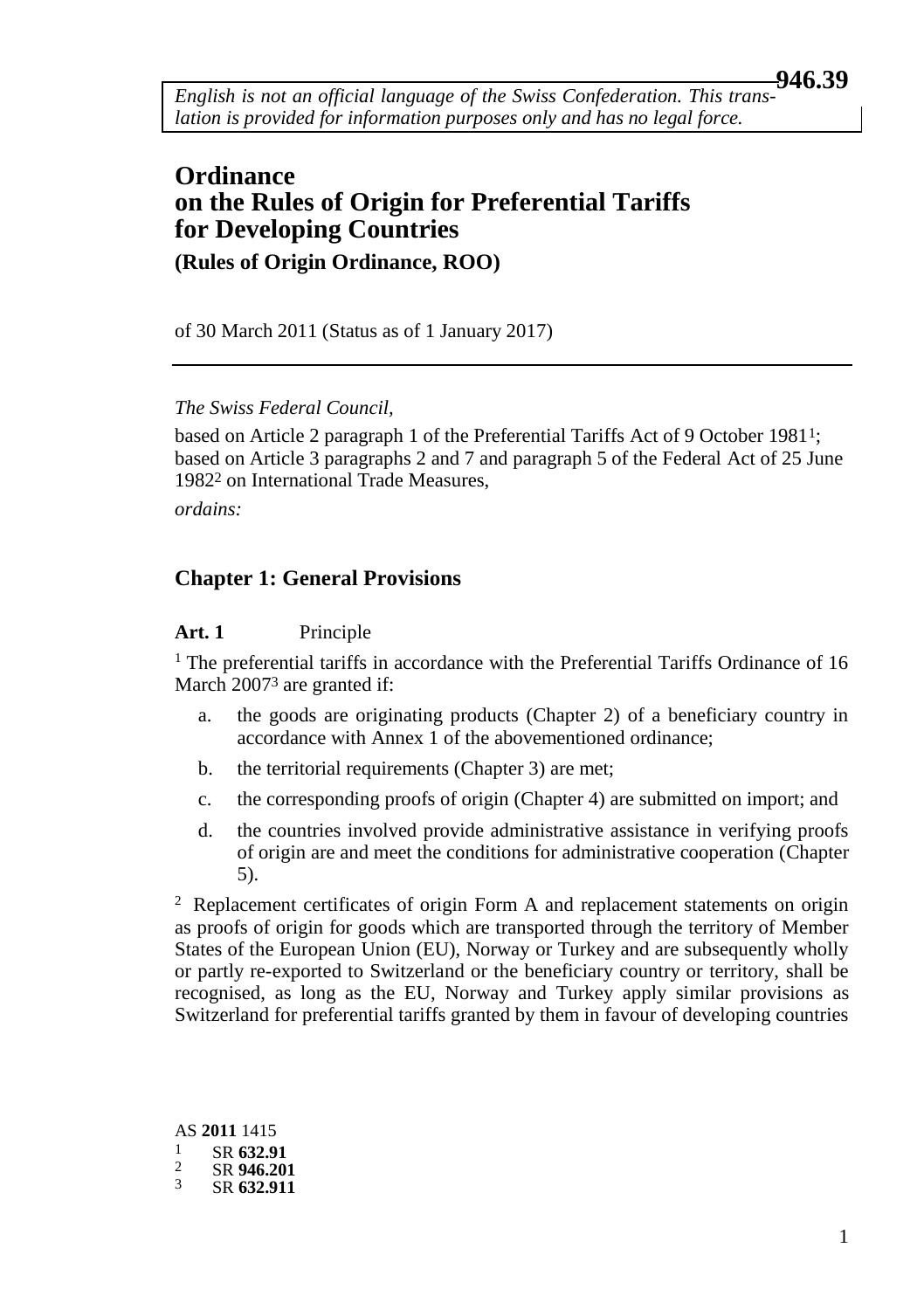and in turn recognise the Form A replacement certificates of origin and replacement statements on origin issued in Switzerland.4

## Art. 2 Scope of application

This Ordinance applies:

- a.<sup>5</sup> on the Swiss customs territory, including the Principality of Liechtenstein<sup>6</sup> and the German commune of Büsingen am Hochrhein7, (Switzerland); and
- b. in trade with the beneficiary countries and territories $8$  (referred to below as beneficiary countries).

## **Art. 3** Definitions

For the purposes of this Ordinance:

- a. *production* means any working or processing of a good, including assembly or specific processes;
- b. *materials* means any ingredient, raw material, component or part, used in the manufacture of a product;
- c. *product* means the good obtained, even if it is intended for later use in another manufacturing operation;
- d. *goods* means both materials and products;
- e. *customs value* means the value as determined in accordance with the Agreement of 15 April 19949 on Implementation of Article VII of the General Agreement on Tariffs and Trade 1994 (WTO Customs Valuation Agreement);
- f. *ex-works price* means the price paid for the product ex-works to the manufacturer in whose undertaking the last working or processing is carried out, provided the price includes the value of all the materials used, minus any internal taxes which may be repaid when the product is exported;
- g. *value of materials* means the customs value at the time of import of the materials used, or, if this is not known and cannot be ascertained, the first ascertainable price paid for the materials in Switzerland or in the beneficiary country concerned;
- h. *chapters and headings* mean the chapters and headings (four-digit codes) used in the nomenclature in accordance with the Convention of 14 June

- 7 See SR 0.631.112.136<br>8 See SB 632.011.Appex
- $\frac{8}{9}$  See SR 632.911 Annex 1
- 9 SR **0.632.20** Annex 1 A. 9

<sup>4</sup> Amended by No I of the Ordinance of 23 Nov. 2016, in force since 1 Jan. 2017 (AS **2016** 4959).

 $\frac{5}{20}$  Amended by No I of the Ordinance of 23 Nov. 2016, in force since 1 Jan. 2017 (AS **2016** 4959).

<sup>6</sup> See SR **0.631.112.514**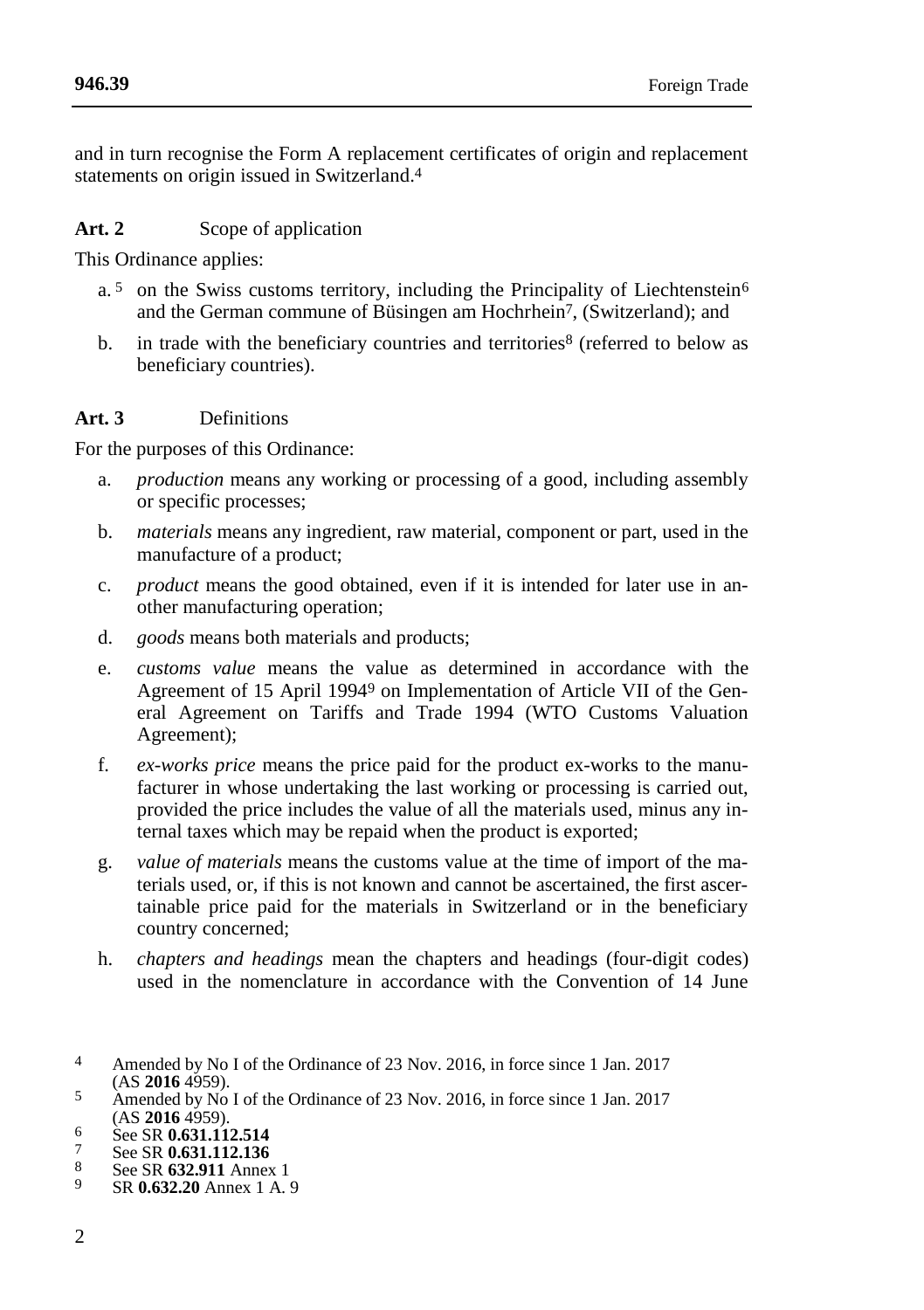198310 on the Harmonised Commodity Description and Coding System (referred to in this ordinance as "Harmonised System" or "HS");

- i. *classified* refers to the classification of a product or material under a particular heading in the Harmonised System;
- j. *consignment* means products which are either sent simultaneously from one exporter to one consignee or covered by a single transport document covering their shipment from the exporter to the consignee or, in the absence of such a document, by a single invoice.

# **Chapter 2: Originating Products Section 1: General Provisions**

#### **Art. 4** Origin criteria

<sup>1</sup> Products are considered to be products originating in a beneficiary country if they are:

- a. wholly obtained or manufactured;
- b. obtained incorporating materials which have not been wholly obtained there, provided that such materials have undergone sufficient working or processing within the meaning of Article 6.

<sup>2</sup> Products originating in Switzerland are considered to be products originating in a beneficiary country if they have undergone working or processing in that country going beyond the minimal operations mentioned in Article 7.

<sup>3</sup> As products originating in Switzerland are considered products which are either wholly obtained or produced or sufficiently worked or processed in Switzerland in accordance with paragraph 1.<sup>4</sup> In so far as the EU<sup>11</sup>, Norway and Turkey apply provisions for granting preferential tariffs for developing countries which correspond to the provisions of this Ordinance, originating products of chapters 25-97 of the Harmonised System of the EU<sup>12</sup>, Norway<sup>13</sup> and Turkey are considered to be products originating in a beneficiary country if they have undergone working or processing going beyond the minimal operations mentioned in Article 7 in this country. <sup>5</sup> Paragraph 4 applies only to products originating in the EU, Norway or Turkey which are imported unchanged into the beneficiary country; Article 19 applies mutatis mutandis.<sup>14</sup>

- Term in accordance with No I of the Ordinance of 23 Nov. 2016, in force since 1 Jan. 2017 (AS **2016** 4959). This amendment has been made throughout the text.
- 12 See SR **0.632.401.021**<br>13 See SR **0.632.401.021**
- 13 See SR **0.632.315.981**
- Amended by No I of the Ordinance of 23 Nov. 2016, in force since 1 Jan. 2017  $(AS 2016 4959).$

<sup>10</sup> SR **0.632.11**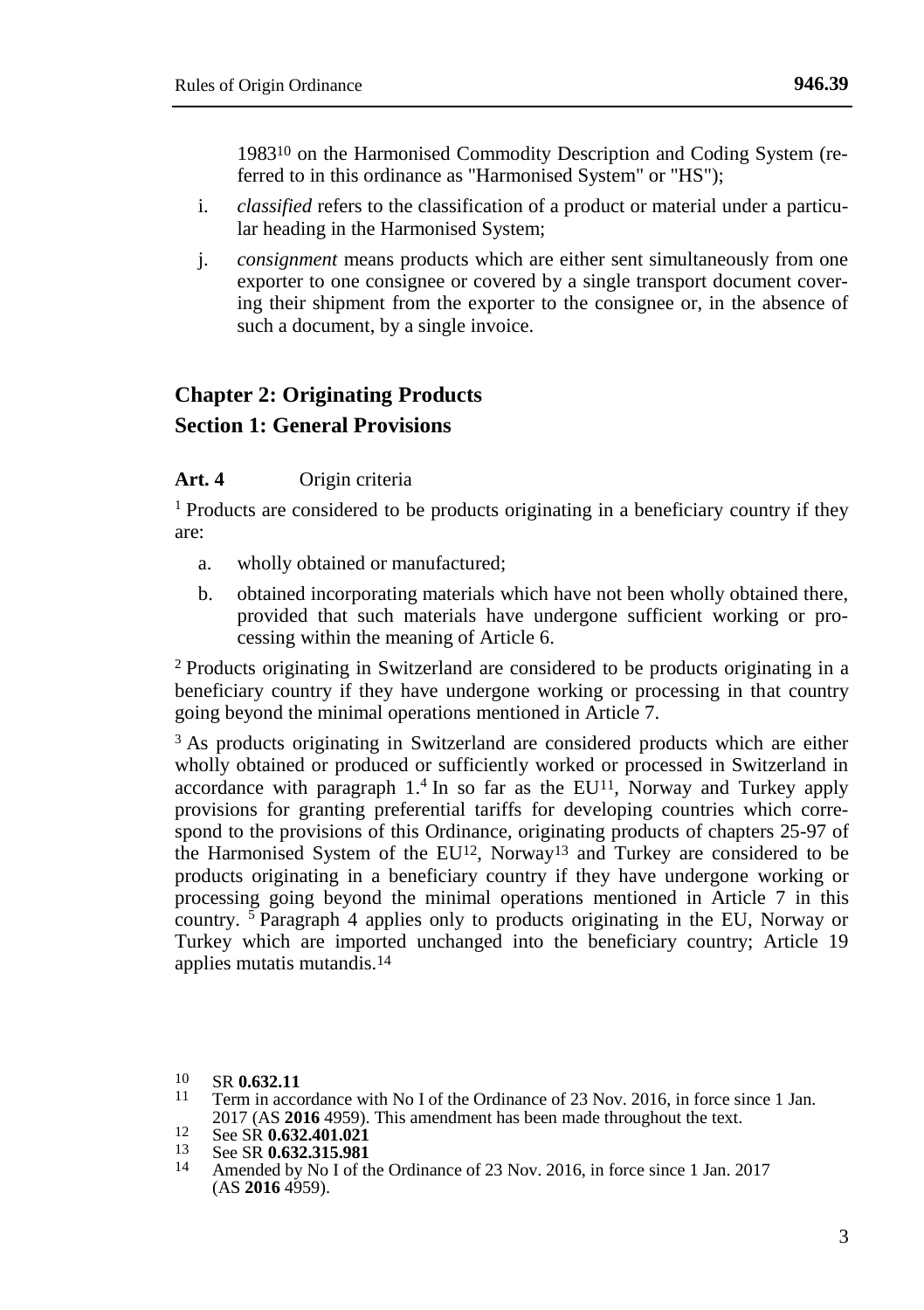<sup>6</sup> Paragraph 4 applies on condition that the EU, Norway and Turkey grant the same treatment to originating products from beneficiary countries which contain materials originating in Switzerland.

## **Art. 5** Wholly obtained products

<sup>1</sup> The following products are considered to be wholly obtained in a beneficiary country or in Switzerland:

- a. mineral products extracted from the soil or from the seabed;
- b. vegetable products harvested there;
- c. live animals born or hatched and raised there;
- d. products obtained from live animals reared there or from slaughtered animals born and reared there;
- e. products obtained by hunting or fishing there;
- f. products of aquaculture, where the fish, crustaceans and molluscs are born and reared there;
- g. products of sea fishing and other products taken from the sea by vessels flying the flag of a beneficiary country or Switzerland;
- h. products obtained exclusively from products referred to in letter g on board factory ships flying the flag of a beneficiary country or Switzerland;
- i. used articles collected there and fit only for the recovery of raw materials;
- j. waste and scrap resulting from manufacturing operations conducted there;
- k. products extracted from marine soil or subsoil outside territorial waters provided that the country concerned has sole rights to exploit that soil or subsoil;
- l. goods produced there exclusively from the products specified in letters a-k.

## Art. 6 Sufficient working or processing

1 Products in Chapters 1-24 of the Harmonised System are considered to be sufficiently worked or processed if the product is classified under a different heading than all the non-originating materials used in its manufacture.15

<sup>2</sup> Notwithstanding paragraph 1, for products classified in Chapters 1-24 of the Harmonised System mentioned in columns 1 and 2 of the list in Annex 1, the requirements laid down in column 3 of this list apply.

<sup>3</sup> Products classified in Chapters 25-97 of the Harmonised System without originating status are considered to be sufficiently worked or processed if the conditions set out in column 3 of the list in Annex 1 are met.16

- 15 Amended by No I of the Ordinance of 23 Nov. 2016, in force since 1 Jan. 2017 (AS **2016** 4959).
- 16 Amended by No I of the Ordinance of 23 Nov. 2016, in force since 1 Jan. 2017  $(AS 2016 4959).$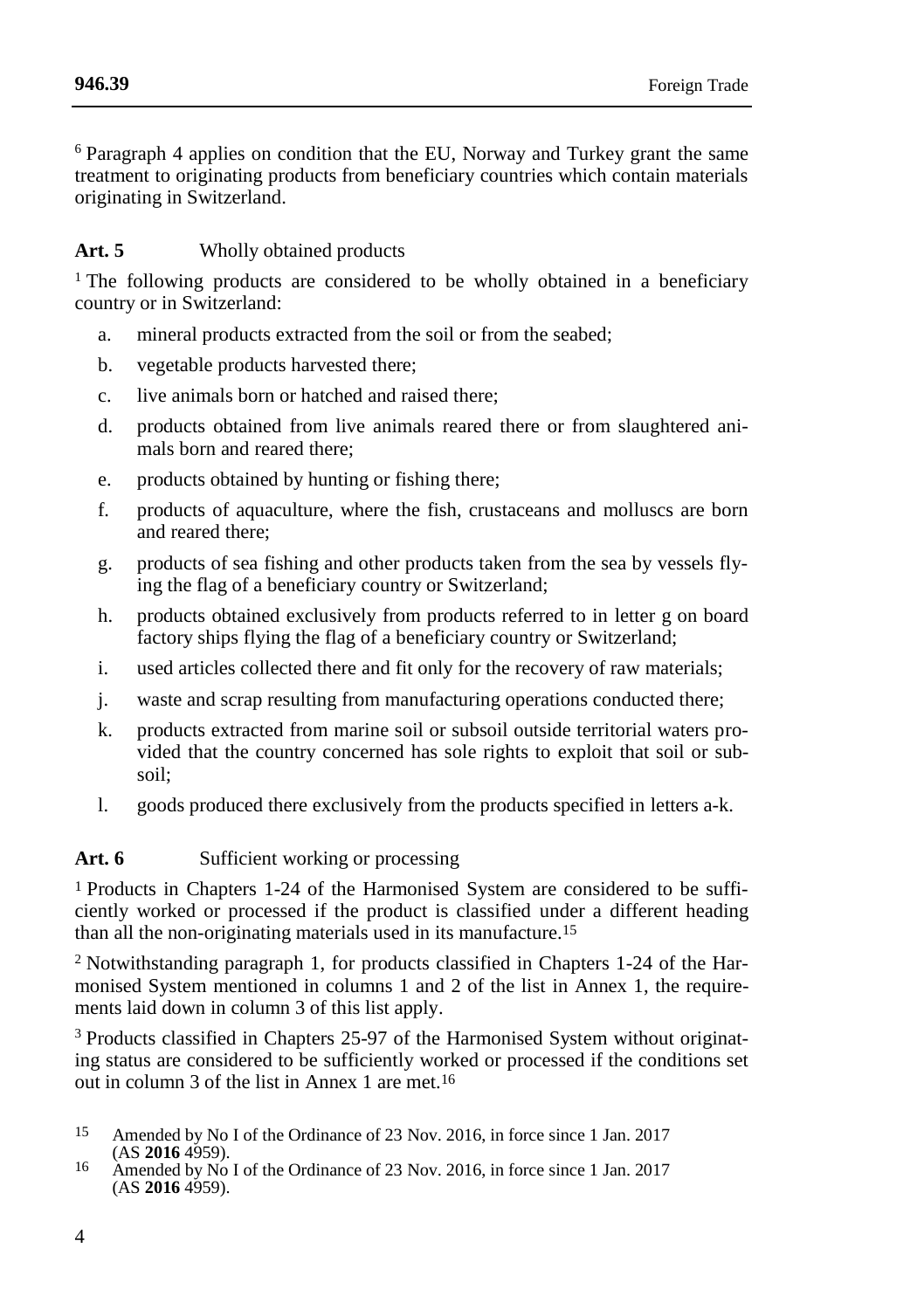4 If in column 3 of the list in Annex 1 a percentage rule applies to determine the originating status of a product, the customs value of the materials imported from the third country into the beneficiary country or into Switzerland is decisive. 17

<sup>5</sup> Except for products of Chapters 50-63 of the Harmonised System, by way of derogation from paragraphs 1-3, non-originating materials may be used in the manufacture of a given product provided that their value does not exceed 15% of the exworks price of the product. 18

<sup>6</sup> Paragraphs 1-4 apply subject to Article 7.

#### **Art. 7** Insufficient working or processing

<sup>1</sup> The following are considered as insufficient to confer originating status, regardless of whether Article 6, paragraphs 1-4 is met:

- a. preserving operations to ensure that the products retain their condition during transport and storage;
- b. breaking-up and assembly of packages;
- c. washing, cleaning, removal of dust, oxide, oil, paint or other coverings;

d.19 ironing of textiles;

- e. simple painting and polishing operations;
- f. husking and partial or total milling of rice; polishing and glazing of cereals and rice;
- g. operations to colour or flavour sugar or form sugar lumps; partial or total milling of crystal sugar;
- h. peeling, stoning or shelling of fruits, nuts and vegetables;
- i. sharpening, simple grinding or simple cutting;
- j. sifting, screening, , classifying, sorting (including the making-up of sets of articles);
- k. 20 simple placing in bottles, cans, flasks, bags, cases, boxes, fixing on cards or boards and all other simple packaging operations;
- l. affixing or printing marks, labels, logos or other like distinguishing signs on products or their packaging;
- m. simple mixing of products, whether or not of different kinds;
- n.21 simple addition of water or dilution or dehydration or denaturation of products;
- 17 Amended by No I of the Ordinance of 23 Nov. 2016, in force since 1 Jan. 2017 (AS **2016** 4959).
- 18 Amended by No I of the Ordinance of 23 Nov. 2016, in force since 1 Jan. 2017 (AS **2016** 4959).
- 19 Amended by No I of the Ordinance of 23 Nov. 2016, in force since 1 Jan. 2017 (AS **2016** 4959).
- 20 Amended by No I of the Ordinance of 23 Nov. 2016, in force since 1 Jan. 2017  $(AS 2016 4959).$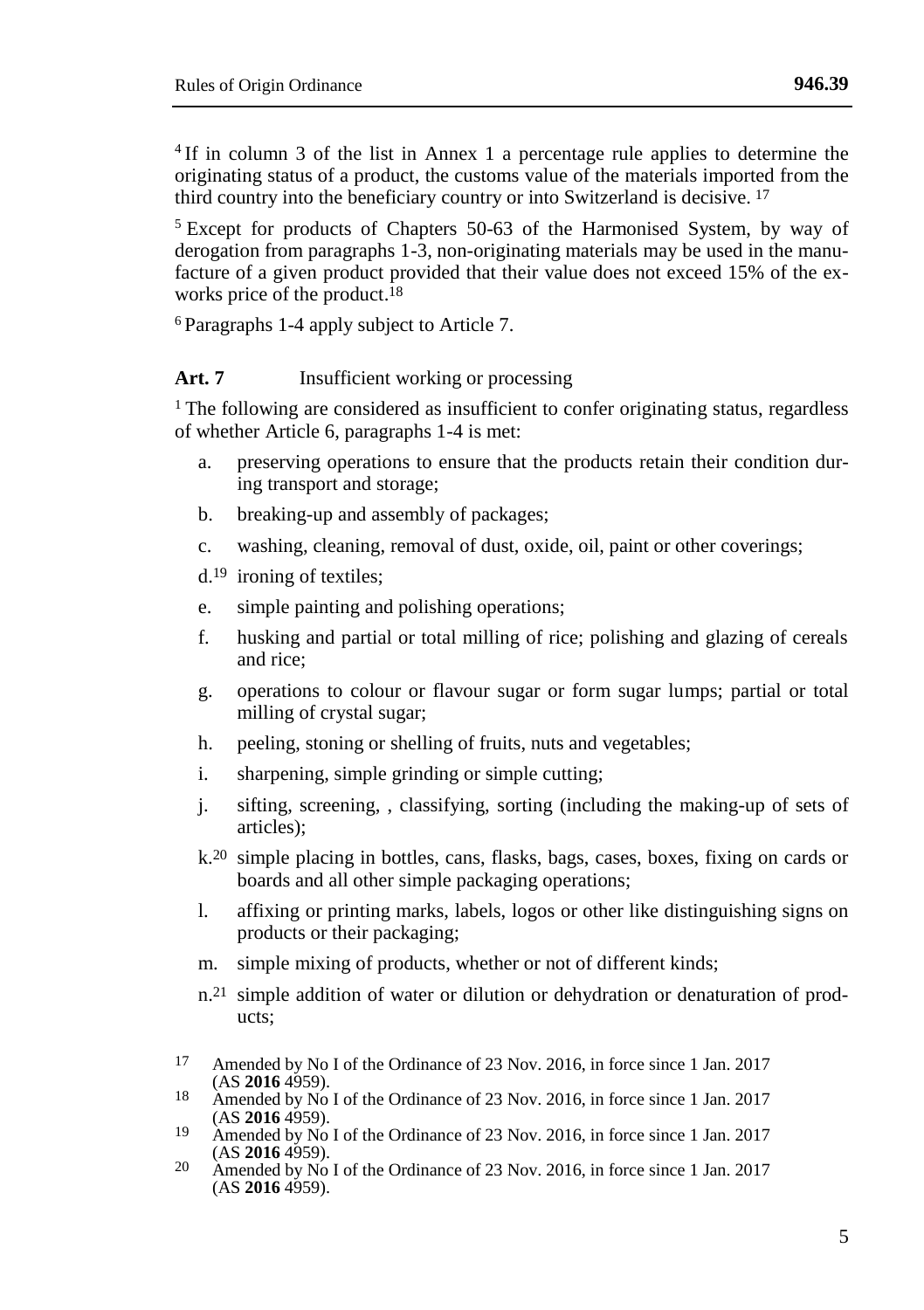- o. simple assembly of parts of articles to constitute a complete article or disassembly of products into parts;
- p. a combination of two or more of the operations specified in letters (a)-(o);
- q. slaughtering of animals.

<sup>2</sup> Operations and processes within the meaning of paragraph 1 shall be considered simple when neither special skills nor machines, apparatus or tools especially produced or installed for those operations are required for their performance. However, chemical reactions are not considered as simple mixing.

## **Art. 8** Unit of qualification

<sup>1</sup> For the application of this Ordinance, the unit of qualification is the unit which is decisive for the classification under a heading in the Harmonised System.

<sup>2</sup> When a product composed of a group or assembly of articles is classified under the terms of the Harmonised System in a single heading, the whole constitutes the unit of qualification when determining the origin.

<sup>3</sup> When a consignment consists of a number of identical products classified under the same heading of the Harmonised System, each product must be taken individually when applying the provisions of this Section.

<sup>4</sup> Where, under General Rule 5 of the Harmonised System, packaging is included with the product for classification purposes, it shall be included for the purposes of determining origin.

## Art. 9 Accessories, spare parts and tools

Accessories, spare parts and tools dispatched with a piece of equipment, machine, apparatus or vehicle which are part of the normal equipment and included in the price thereof or which are not separately invoiced are regarded as one with the piece of equipment, machine, apparatus or vehicle in question.

## **Art. 10** Sets

<sup>1</sup> Sets as defined in General Rule 3 of the Harmonised System are regarded as originating when all the component products are originating.

<sup>2</sup> Nevertheless, when a set is composed of originating and non-originating products, the set as a whole is regarded as originating, provided that the value of the nonoriginating products does not exceed 15 per cent of the ex-works price of the set.

## **Art. 11** Neutral elements

In order to determine whether a product is an originating product, the origin of the following products, eventually used in its production, shall be disregarded:

<sup>21</sup> Amended by No I of the Ordinance of 23 Nov. 2016, in force since 1 Jan. 2017  $(AS 2016 4959).$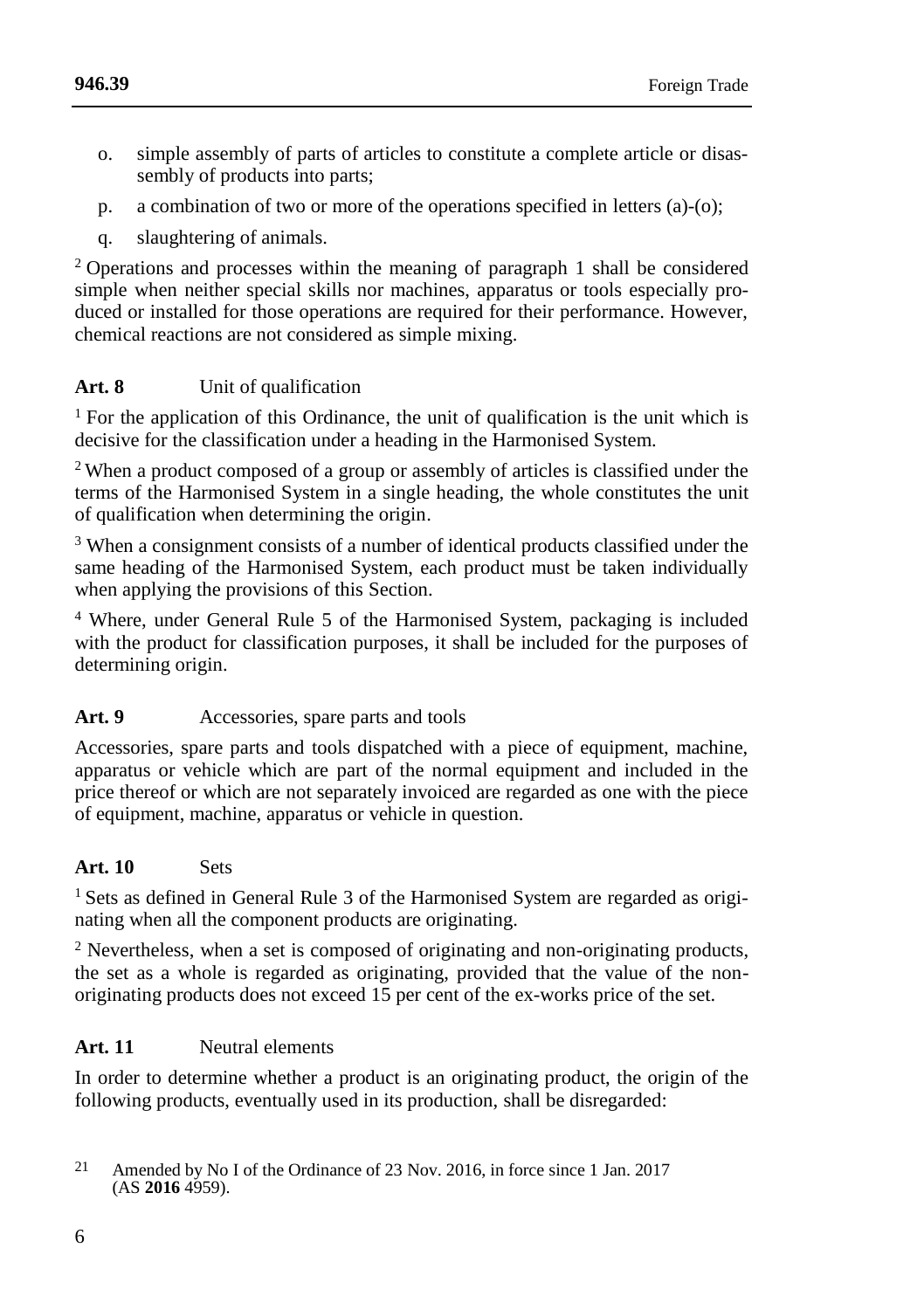- a. energy and fuel;
- b. plant and equipment;
- c. machines and tools;
- d. products which do not enter or which are not intended to enter into the final composition of the product.

#### Art. 12 Accounting segregation

<sup>1</sup> If originating and non-originating fungible materials are used in the production

of a product, , the Swiss Customs authorities may at the written request of those concerned authorise the use of the accounting segregation method without separate storage, to manage the materials in Switzerland in the context of subsequent exportation to a beneficiary country under bilateral cumulation.

2 The Swiss Customs authorities may make the grant of authorisation referred to in paragraph 1 subject to any conditions deemed appropriate.

<sup>3</sup> Authorisation is only granted if by applying the method according to paragraph 1 it can be ensured that the number of products obtained which could be considered to originate in Switzerland is the same at any time as that which would have been obtained if there had been physical segregation of the stocks. If authorisation is granted, then the method is applied on the basis of the general accounting principles in Switzerland.

<sup>4</sup> The beneficiary of the method according to paragraph 1 makes out or applies for proofs of origin, as the case may be, for the quantity of products from Switzerland which may be considered as originating. At the request of the Swiss Customs authorities, the beneficiary shall provide a statement of how the quantities have been managed.

 $<sup>5</sup>$  The Swiss Customs authorities shall monitor the use made of the authorisation in</sup> accordance with paragraph 1. They may withdraw it, if the beneficiary:

- a. makes any incorrect use of the authorisation; or
- b. does not fulfil one of the other requirements of this Ordinance.

## **Section 2: Special Rules for Regional Groups**

### Art. 13 Granting of regional cumulation

1 Switzerland grants regional cumulation to beneficiary countries which belong to a regional group if:

- a. the regional group designates itself as such and Switzerland files a corresponding application:
- b. the trade between the member countries of the regional group is regulated with regard to regional cumulation in line with the provisions of this Ordinance;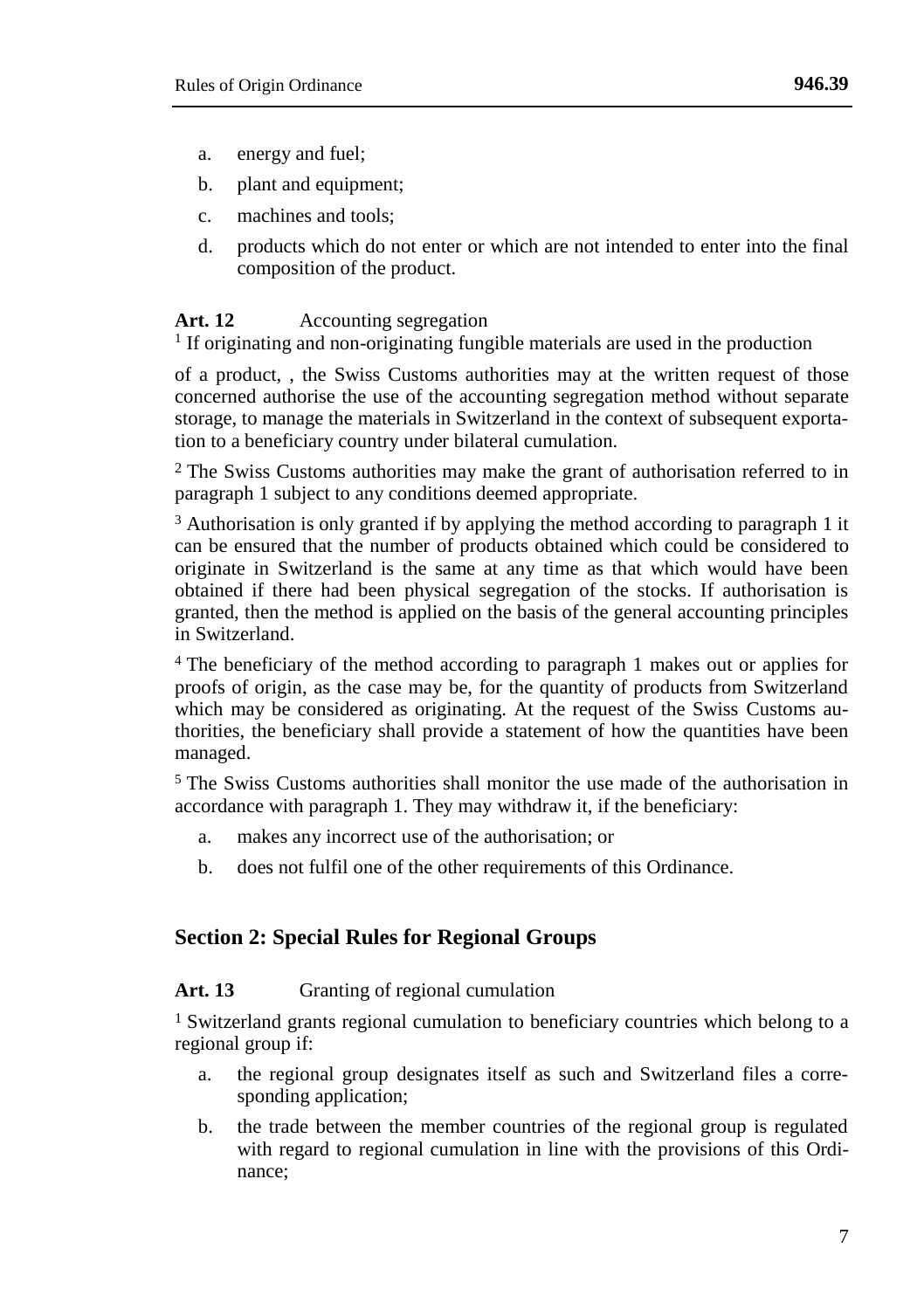**[946.39](#page-0-0)**

- c. each member country of the regional group guarantees that it will comply with the provisions of this Ordinance or that it will ensure compliance and fulfil the provisions on administrative cooperation;
- d. the secretariat of the regional group confirms fulfilment of the requirements in letters a-c to Switzerland.

 $2$  The goods excluded from regional cumulation are listed in Annex 5.

<sup>3</sup> The beneficiary countries belonging to a regional group to which Switzerland grants regional cumulation are listed in Annex 6.

## **Art. 14** Regional cumulation

<sup>1</sup> Products which have either been wholly obtained or have undergone sufficient working or processing in a member country of a regional group shall be treated in another member state of the same regional group as products originating in that country.

<sup>2</sup> In order to determine whether a product manufactured in a member country of a regional group originates therein, materials originating in other member states of the same regional group shall account for materials originating in the country of production.

<sup>3</sup> Materials which even though they were worked or processed in a member country of a regional group had not acquired originating status there shall be treated in all of the member countries of the same regional group as goods which have not acquired originating status.22

## **Art. 15** Determining the country of origin

<sup>1</sup> If products originating in a member country of a regional group are worked or processed in another member country of the same regional group, then the country of origin is considered to be the country in which the last working or processing took place, provided:

- a. the value added there exceeds the highest customs value of the used products originating in another of the other member countries of the regional group; and
- b. the working or processing carried out there goes beyond the minimal operations according to Article 7.

<sup>2</sup> If these conditions are not fulfilled, the goods shall be deemed as originating from the member country of the regional group whose proportion of originating products used in the working or processing has the highest customs value.

<sup>3</sup> The ex-works price minus the customs value of all materials used which are originating products of another member country of the regional group will be deemed as added value.

<sup>22</sup> Amended by No I of the Ordinance of 23 Nov. 2016, in force since 1 Jan. 2017  $(AS 2016 4959).$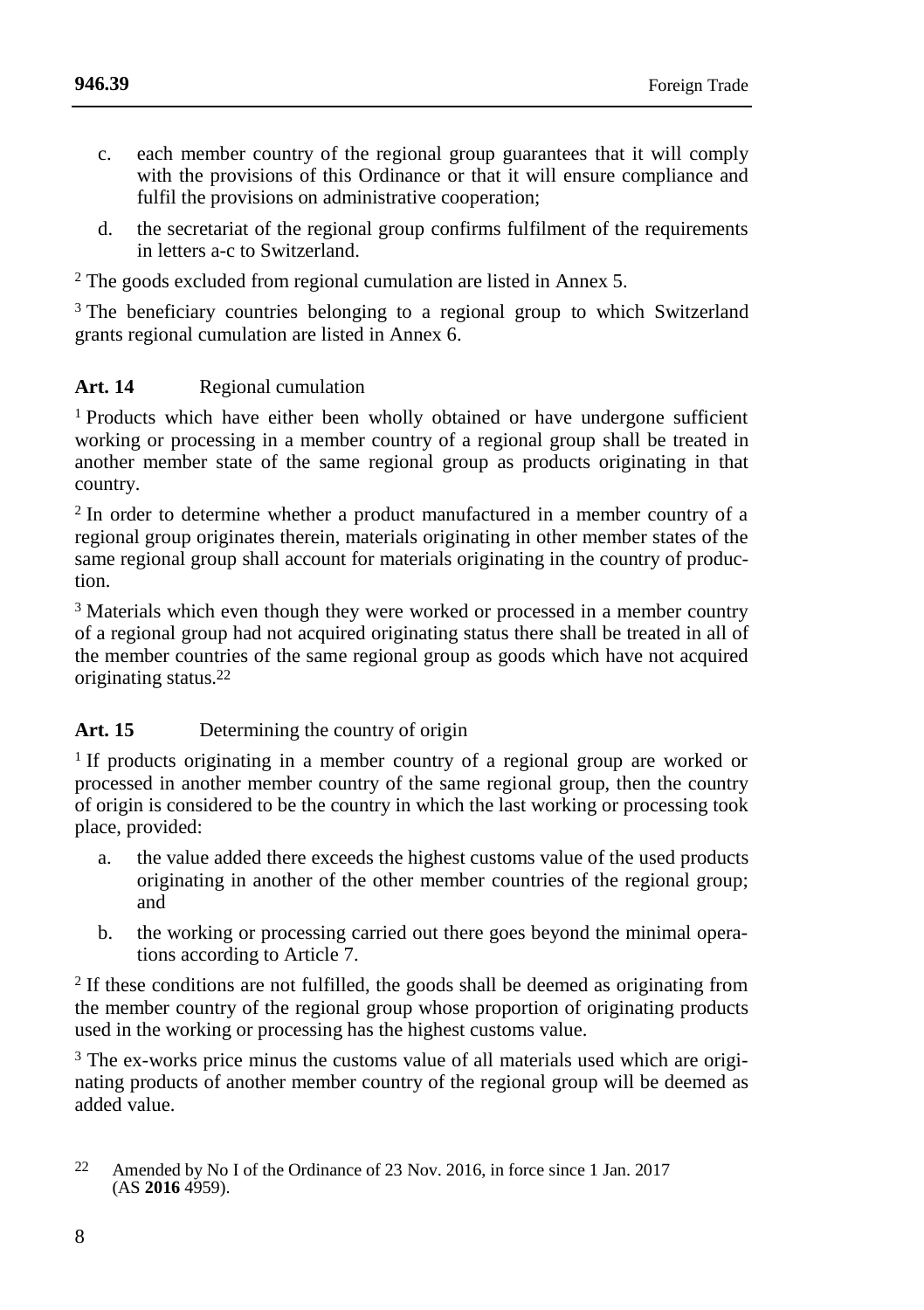<sup>4</sup> Originating products of a member country of a regional group which are exported to Switzerland from another member country of the same regional group and which have not been worked or processed in this country, retain the originating status of the country in which they first acquired their originating status.

## **Section 3: Derogations in favour of Least Developed Countries (LDCs)**

### **Art. 16**

<sup>1</sup> The Federal Department of Economic Affairs, Education and Research (EAER) may - subject to approval by the Federal Department of Finance - grant temporary derogations from the provisions of this Ordinance to LDCs according to Annex 1, columns C and D of the Preferential Tariffs Ordinance of 16 March 200723 whenever the development of existing industries or the establishment of new ones in these beneficiary countries warrants it. For this purpose, the LDC concerned shall submit a request to Switzerland24.

 $2$  The following, in particular, shall be taken into account when considering the request:

- a. cases where the application of existing rules of origin would significantly affect the ability of an existing industry in the LDC concerned to continue its exports to Switzerland, in particular in cases where this could lead to cessation of these activities;
- b. cases where it can be clearly demonstrated that significant investments in an industry would be deterred by application of the rules of origin and in which a derogation encouraging implementation of an investment programme would enable the rules to be satisfied by stages;
- c. the economic and social impact of the decisions to be taken on the beneficiary country and on Switzerland, especially in respect of employment.

<sup>3</sup> In order to facilitate consideration of the request for derogation, the country making the request shall furnish the fullest possible information on the points listed below in support of its request:

- a. description of the final product;
- b.25 nature and quantity of materials without originating status;
- c. manufacturing process;
- d. value added;
- e. number of employees in the companies concerned;
- f. anticipated volume of exports to Switzerland;

- Amended by No I of the Ordinance of 23 Nov. 2016, in force since 1 Jan. 2017 (AS **2016** 4959).
- $25$  Amended by No I of the Ordinance of 23 Nov. 2016, in force since 1 Jan. 2017  $(AS 2016 4959).$

 $^{23}_{24}$  SR **632.911**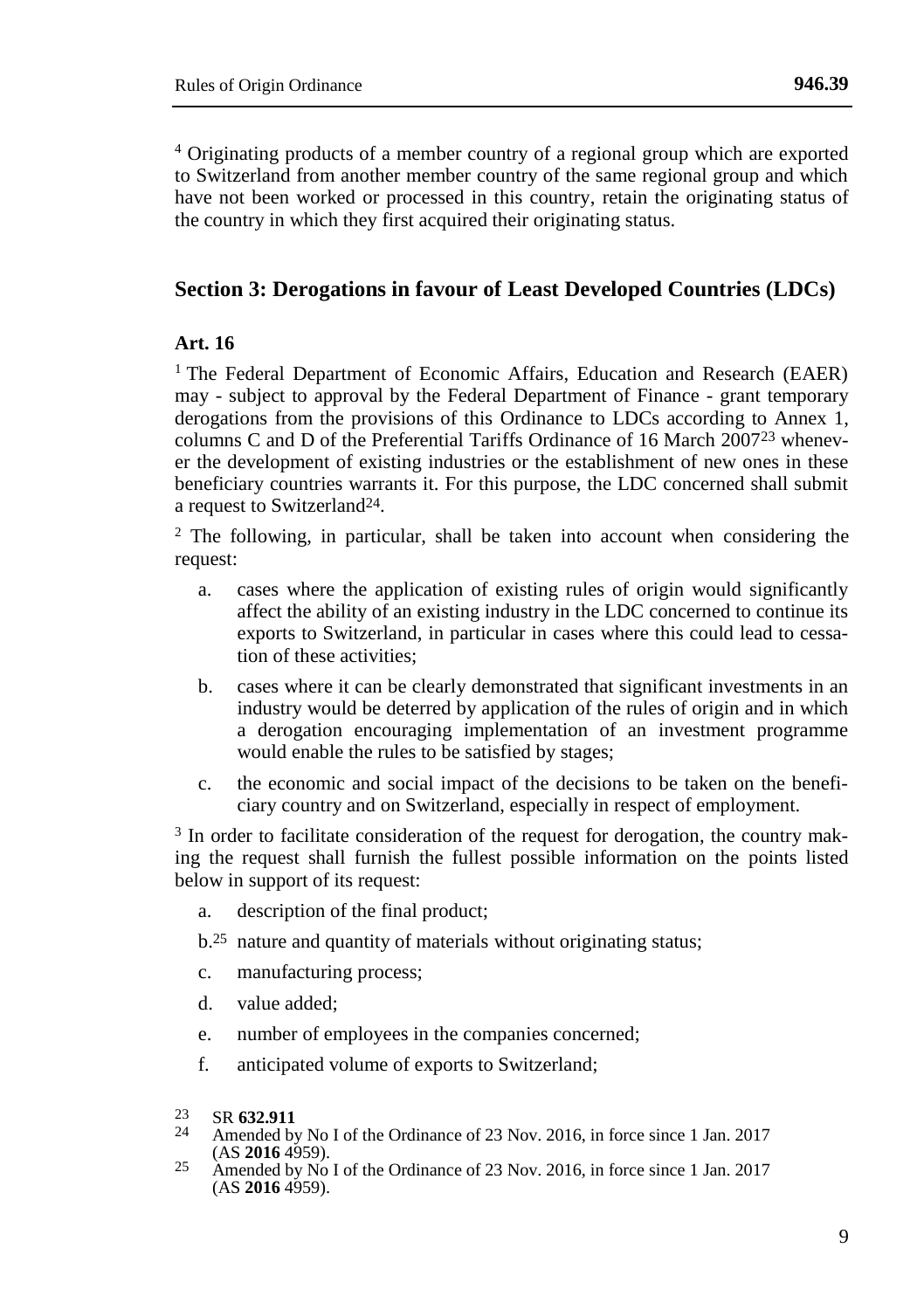- g. other possible sources of supply for raw materials;
- h. reasons for the duration requested.

<sup>4</sup> Paragraphs 1 to 3 apply mutatis mutandis to requests from a beneficiary country for an extension of a derogation.

# **Chapter 3: Territorial Requirements**

## **Art. 17** Principle of territoriality

1 The requirements set out in Chapter 2 relative to acquisition of originating status must be fulfilled without interruption in the territory of the beneficiary country or Switzerland.

<sup>2</sup> Notwithstanding Article 18, the acquisition of originating status shall be considered terminated when goods which have undergone working or processing in the beneficiary country or in Switzerland have left the territory concerned, regardless of whether or not working or processing had been carried out outside this territory...

<sup>3</sup> A product's originating status acquired in the beneficiary country or in Switzerland is deemed to be lost if the product is exported from the territory concerned regardless of whether working or processing had been carried out outside this territory.

<sup>4</sup> Articles 14 and 19, paragraph 6 are reserved.<sup>26</sup>

## Art. 18 Re-importation of goods

Goods exported from the beneficiary country or Switzerland to a third country and subsequently returned shall be considered to have never left the beneficiary country or Switzerland if it can be demonstrated to the satisfaction of the customs authorities that the returning goods:

- a. are the same as those that were exported; and
- b. have not undergone any operation beyond that necessary to preserve their condition while in the third country or during transport.

## Art. 19<sup>27</sup> Transportation requirements

<sup>1</sup> If preferential treatment is requested for an originating product, it must be the same product that was exported from the beneficiary country. Prior to the product being assessed for preferential treatment, it must not be changed or in any way transformed. Working or processing is only allowed as long as this is necessary to preserve the condition.

<sup>26</sup> Amended by No I of the Ordinance of 23 Nov. 2016, in force since 1 Jan. 2017 (AS **2016** 4959).

<sup>27</sup> Amended by No I of the Ordinance of 23 Nov. 2016, in force since 1 Jan. 2017  $(AS 2016 4959).$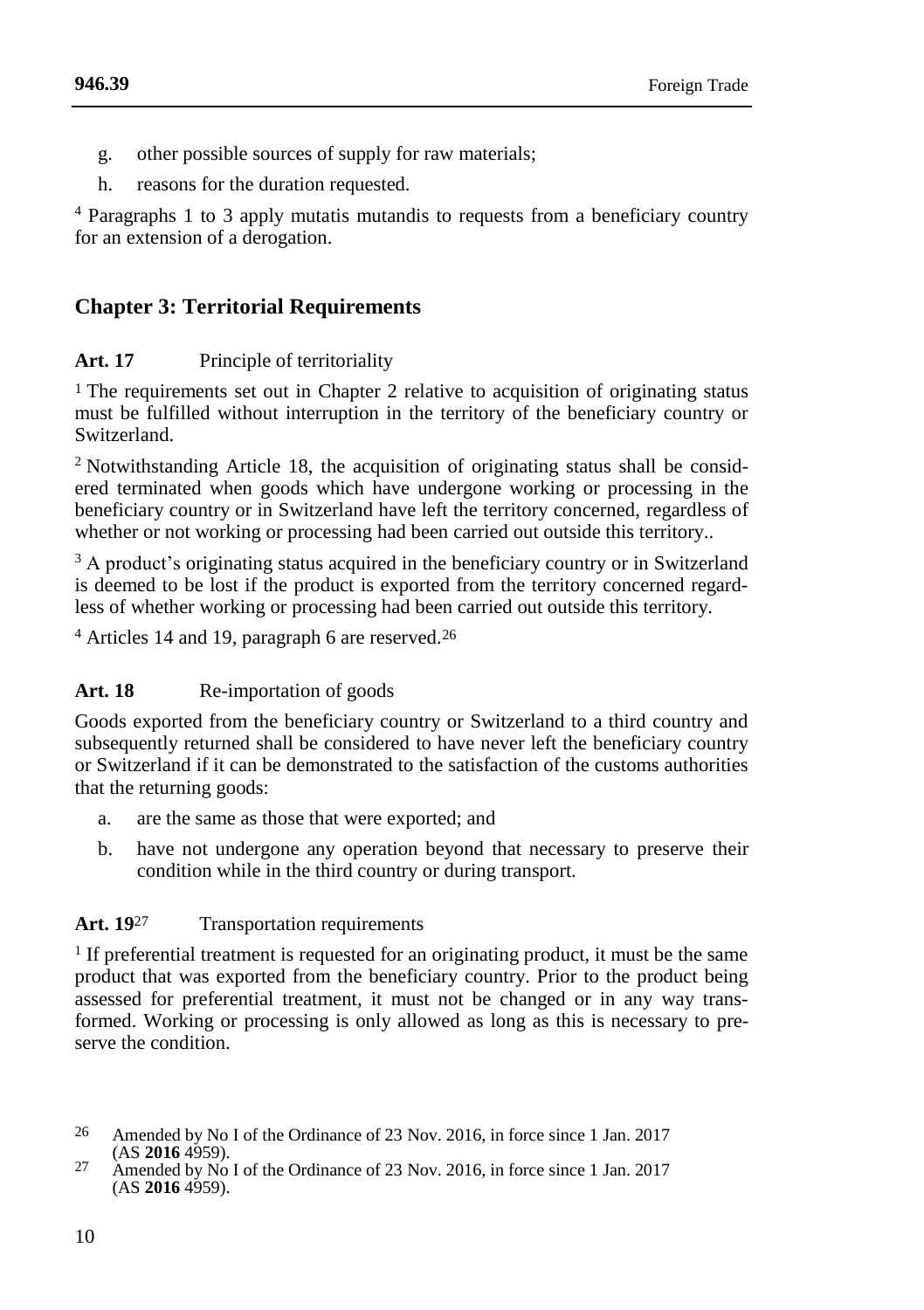$2$ <sup>2</sup> The affixing of brands, labels or seals or the adding of documentation is permitted if this is required to comply with national regulations in Switzerland.

<sup>3</sup> Paragraph 1 applies mutatis mutandis to products with originating status which are imported into a beneficiary country for the purpose of cumulation according to Articles 26 and 33.

<sup>4</sup> The storage of products and the splitting up of consignments in a transit country are permitted as long as the goods remain under customs supervision.

 $5$  To check if the requirements of paragraphs 1-4 are met. Swiss Customs authorities may request the submission of transport documents, factual or specific evidences or a certificate issued by the customs authorities of the country of transit.

<sup>6</sup> Products originating in a member country of a regional group may be transported through the territory of another member country of the same regional group and may also be worked or processed there.

## **Art. 20** Exhibitions

<sup>1</sup> Originating products sent from a beneficiary country for exhibition in another country and sold there for importation into Switzerland will be granted the preferential tariffs provided that they meet the requirements for them to be recognised as originating in that beneficiary country and provided that it is established to the satisfaction of the Swiss customs authorities that:28

- a. the exporter sent the products directly from the beneficiary country to the country of exhibition;
- b. the exporter sold or otherwise ceded the products to a consignee in Switzerland;
- c. the products have been dispatched to Switzerland in the same condition they were sent for exhibition; and
- d. the products have not, from the time they were consigned for exhibition, been used for any purpose other than demonstration at the exhibition.

 $2 A$  certificate of origin Form A or a statement on origin must be submitted to the Swiss Customs authorities. The name and address of the exhibition shall be indicated thereon. Where necessary, additional documentary evidence of the characteristics of the products and the conditions under which they have been exhibited may be required.<sup>29</sup>

<sup>3</sup> Paragraph 1 applies to any trade, industrial, agricultural or crafts exhibition, fair or similar public show or display which is not organised for private purposes in shops or business premises with a view to sell foreign products, and during which the products remain under customs surveillance.

<sup>28</sup> Amended by No I of the Ordinance of 23 Nov. 2016, in force since 1 Jan. 2017 (AS **2016** 4959).

 $29$  Amended by No I of the Ordinance of 23 Nov. 2016, in force since 1 Jan. 2017  $(AS 2016 4959).$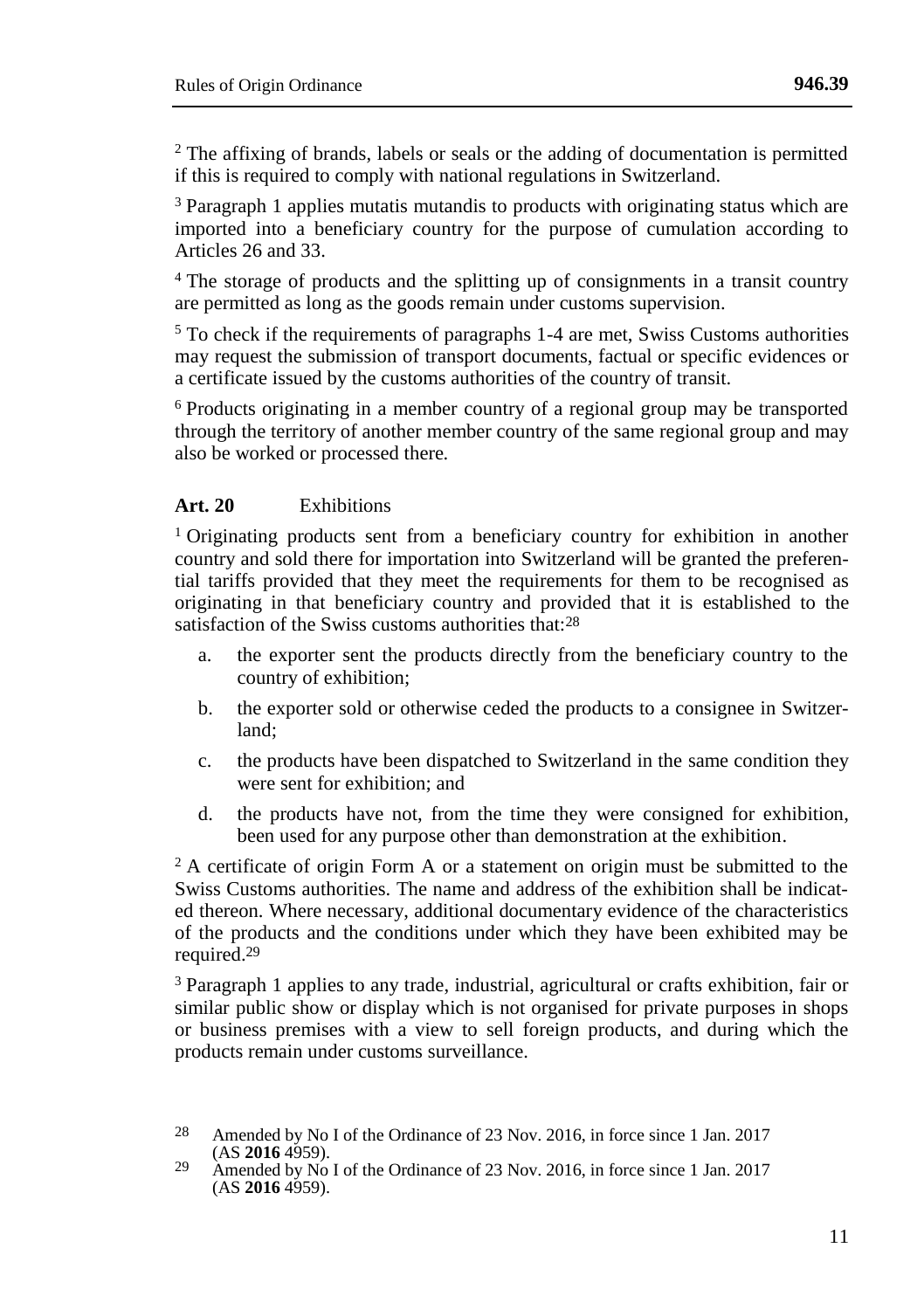# **Chapter 4: Proof of Origin Section 1: General Provisions**

## **Art. 21**30 Proof of origin

<sup>1</sup> On the import of originating products from a beneficiary country, the following must be submitted to the Swiss Customs authorities:

- a. a certificate of origin Form A (Annex 2) issued by the customs authorities or other governmental bodies in the beneficiary country;
- b. a replacement certificate of origin Form A issued by the customs authorities of a Member State of the EU, Norway or Turkey on the basis of a certificate of origin Form A issued by a governmental body responsible in the beneficiary country;
- c. a statement on origin according to Annex 3 issued in a beneficiary country;
- d. a replacement statement on origin according to Annex 3 issued in the EU, Norway or Turkey; or
- e. an invoice declaration according to Article 38*b*.

<sup>2</sup> For originating products which are exported from Switzerland for further working or processing in a beneficiary country within the meaning of Article 4 paragraph 2, a statement on origin according to Annex 3 must be completed.

## **Art. 22** Waiver of proofs of origin

<sup>1</sup> Originating products which are sent as small packages from private persons to private persons shall be granted preferential tariffs without submission of a proof of origin provided that such products are of non-commercial character and have been declared as meeting the requirements of granting preferential tariffs and where there is no doubt as to the veracity of such a declaration.

2 Imports of non-commercial character:

- a. are occasional;
- b. consist solely of goods for the personal use of the recipients respectively for the use in their household;
- c. do to their nature and quantity not indicate that they are being imported for any commercial purpose.

 $3$  The total value of these products shall not exceed CHF 900 per consignment.<sup>31</sup>

<sup>30</sup> Amended by No I of the Ordinance of 23 Nov. 2016, in force since 1 Jan. 2017 (AS **2016** 4959).

<sup>31</sup> Amended by No I of the Ordinance of 23 Nov. 2016, in force since 1 Jan. 2017  $(AS 2016 4959).$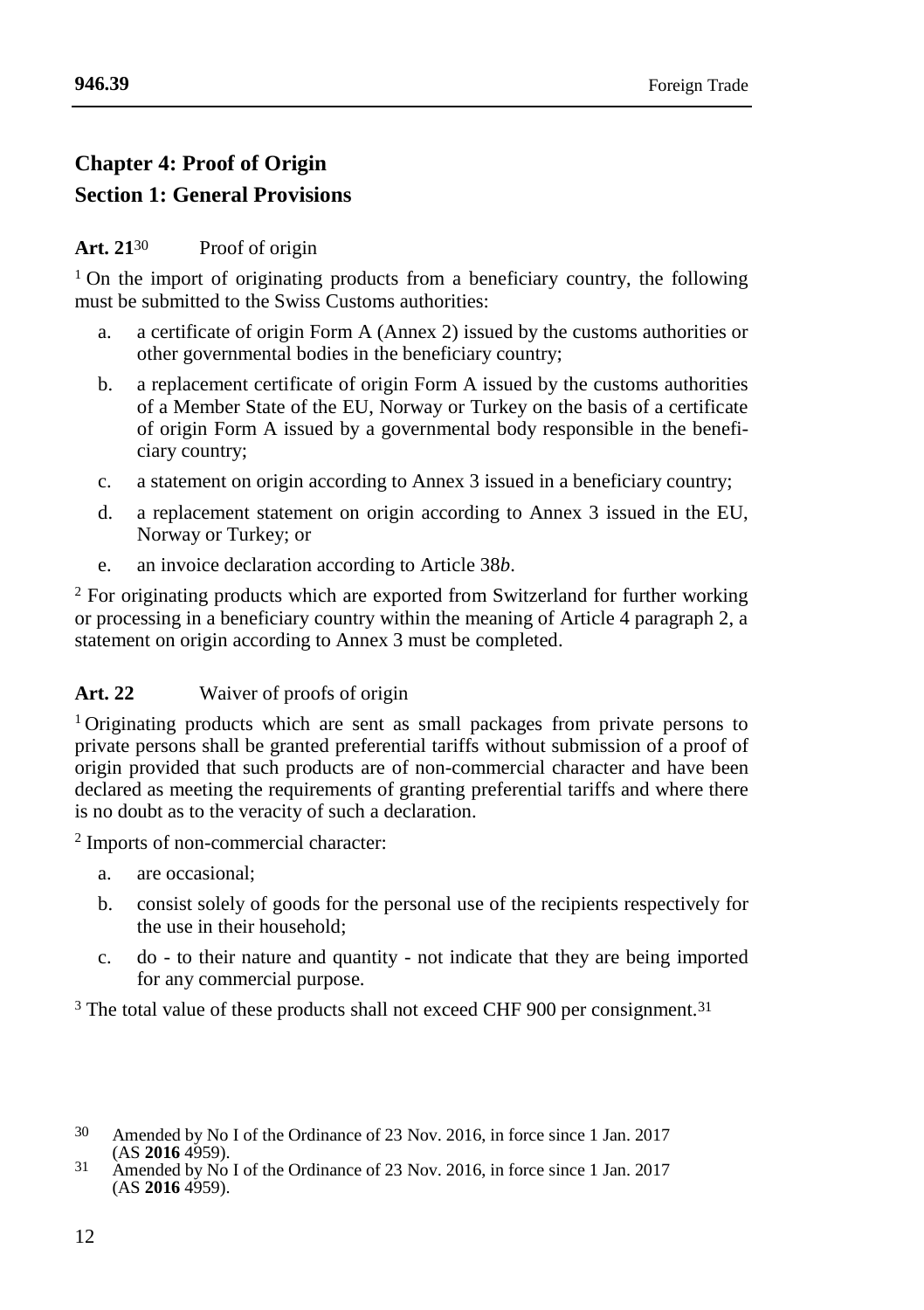#### **Art. 23** Discrepancies and formal errors

1 In the event of slight discrepancies between the statements made in the proof of origin and those made in other consignment documents, the proof of origin shall be valid provided that it is duly established that it corresponds to the products submitted. $32$ 

<sup>2</sup> Obvious formal errors such as typing errors on a proof of origin shall not cause it to be rejected if these errors are not challenging the statements made in this document.

## **Section 2: Certificate of Origin Form A**<sup>33</sup>

#### Art. 24 Application and issuance

<sup>1</sup> The certificate of origin Form A shall be issued by the competent government body of the beneficiary country on written application from the exporter or his representative.

<sup>2</sup> Together with the application, any appropriate supporting document proving that the products to be exported qualify for the issue of a certificate of origin Form A shall be submitted.

<sup>3</sup> Box 11 of the form is reserved for the competent government body. The government body shall indicate the date of issuance of the certificate of origin. The signature shall be handwritten.

#### **Art. 25** Completing the form

<sup>1</sup> The form must be filled in completely in French or English; except for box 2, whose completion is optional.

<sup>2</sup> If the form is completed by hand, it shall be completed in ink or ballpoint pen and in block capitals.

<sup>3</sup> Switzerland shall be indicated as the importing country in box 12. The indication "European Union", of a member state of the EU, "Norway" or "Turkey" is also acceptable. The signature of the exporter or his representative must be handwritten $34$ 

32 Amended by No I of the Ordinance of 23 Nov. 2016, in force since 1 Jan. 2017 (AS **2016** 4959).

<sup>&</sup>lt;sup>33</sup> Expression in accordance with No I of the Ordinance of 23 Nov. 2016, in force since 1 Jan. 2017 (AS **2016** 4959). This amendment has been made throughout the text.

<sup>34</sup> Amended by No I of the Ordinance of 23 Nov. 2016, in force since 1 Jan. 2017  $(AS 2016 4959).$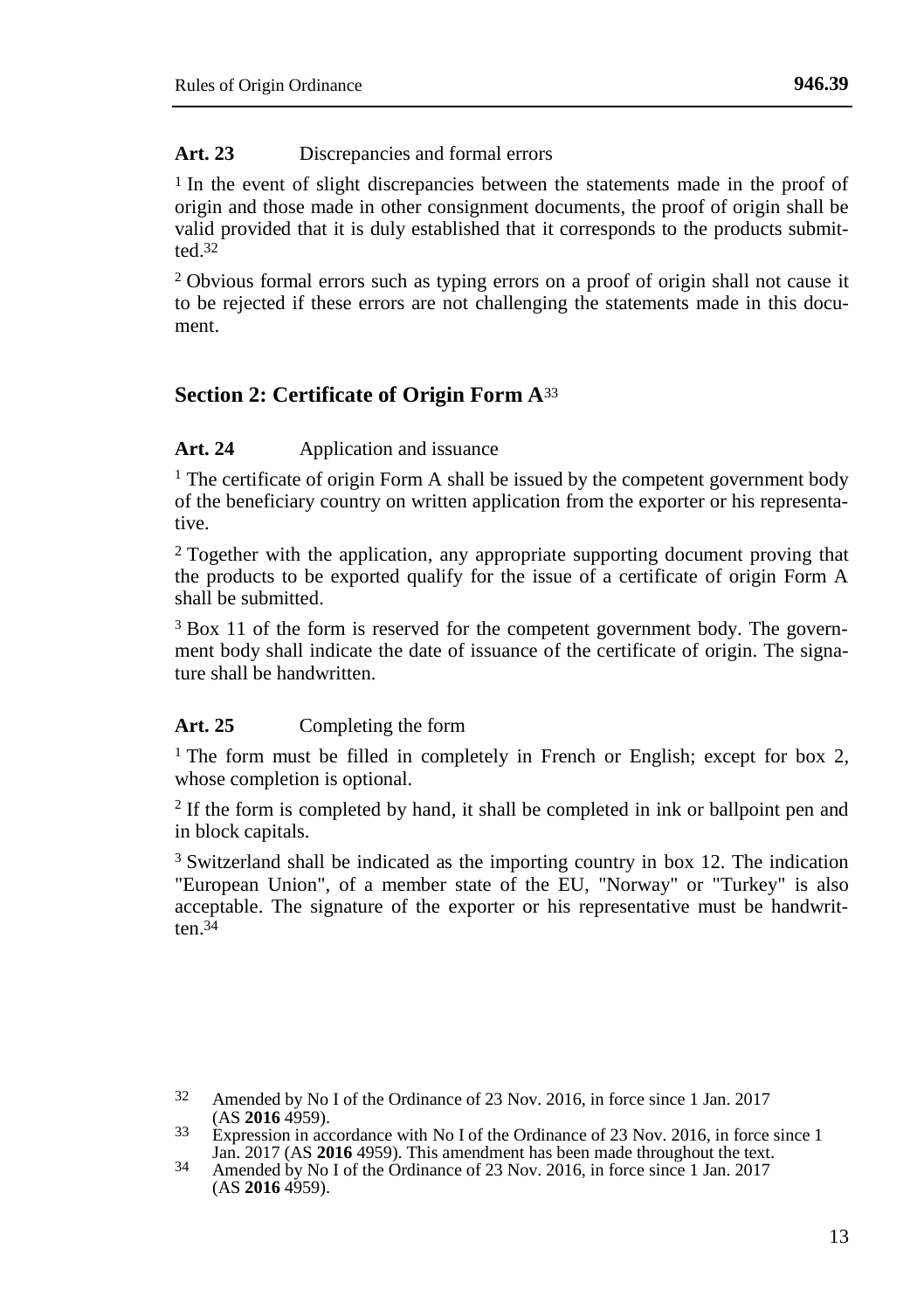#### **Art. 26**35 Procedure for cumulation with originating products of Switzerland, the EU, Norway or Turkey

<sup>1</sup> When Article 4 paragraphs 2-5 apply, the competent government body of the beneficiary country called on to issue a certificate of origin Form A for products in the manufacture of which materials originating in Switzerland, the EU, Norway or Turkey are used shall consider the movement certificate EUR.1, the invoice declaration or the statement on origin.

<sup>2</sup> The certificates of origin Form A must in these cases and depending on the situation, bear in box 4 one of the following remarks: "Cumul Suisse" or "Switzerland Cumulation", "Cumul UE" or "EU Cumulation", "Cumul Norvège" or "Norway Cumulation", or "Cumul Turquie" or "Turkey Cumulation". If materials originating in Switzerland, in the EU, in Norway or in Turkey are jointly used, then the corresponding remarks must be jointly entered.

## Art. 27 **Issuance and delivery of the certificate of origin**

The certificate of origin shall be issued by the competent government body of the beneficiary country and delivered to the exporter if:

- a. it has been duly completed;
- b. the competent government body has verified the originating status of the products and the correctness of the statements in the form;
- c. the export of the originating products has taken place or is ensured; and
- d. it is intended as proof to qualify for preferential tariffs.

## **Art. 28** Delay for submission

<sup>1</sup> The certificate of origin must be submitted within ten months of the date of issuance by the competent government body of the beneficiary country to the Swiss customs authorities that will assess the products.

<sup>2</sup> The Swiss customs authorities may accept certificates of origin after the final date for submission if:

- a. the delay is caused by force majeure or exceptional circumstances; or
- b. the products concerned have been presented to them before the expiry of the delay.

## **Art. 29** Retrospective issuance

<sup>1</sup> The certificate of origin may exceptionally be issued after the export of the products to which it relates if it was not issued at the time of export because of errors or involuntary omissions or special circumstances, unless the products were exported to

<sup>35</sup> Amended by No I of the Ordinance of 23 Nov. 2016, in force since 1 Jan. 2017  $(AS 2016 4959).$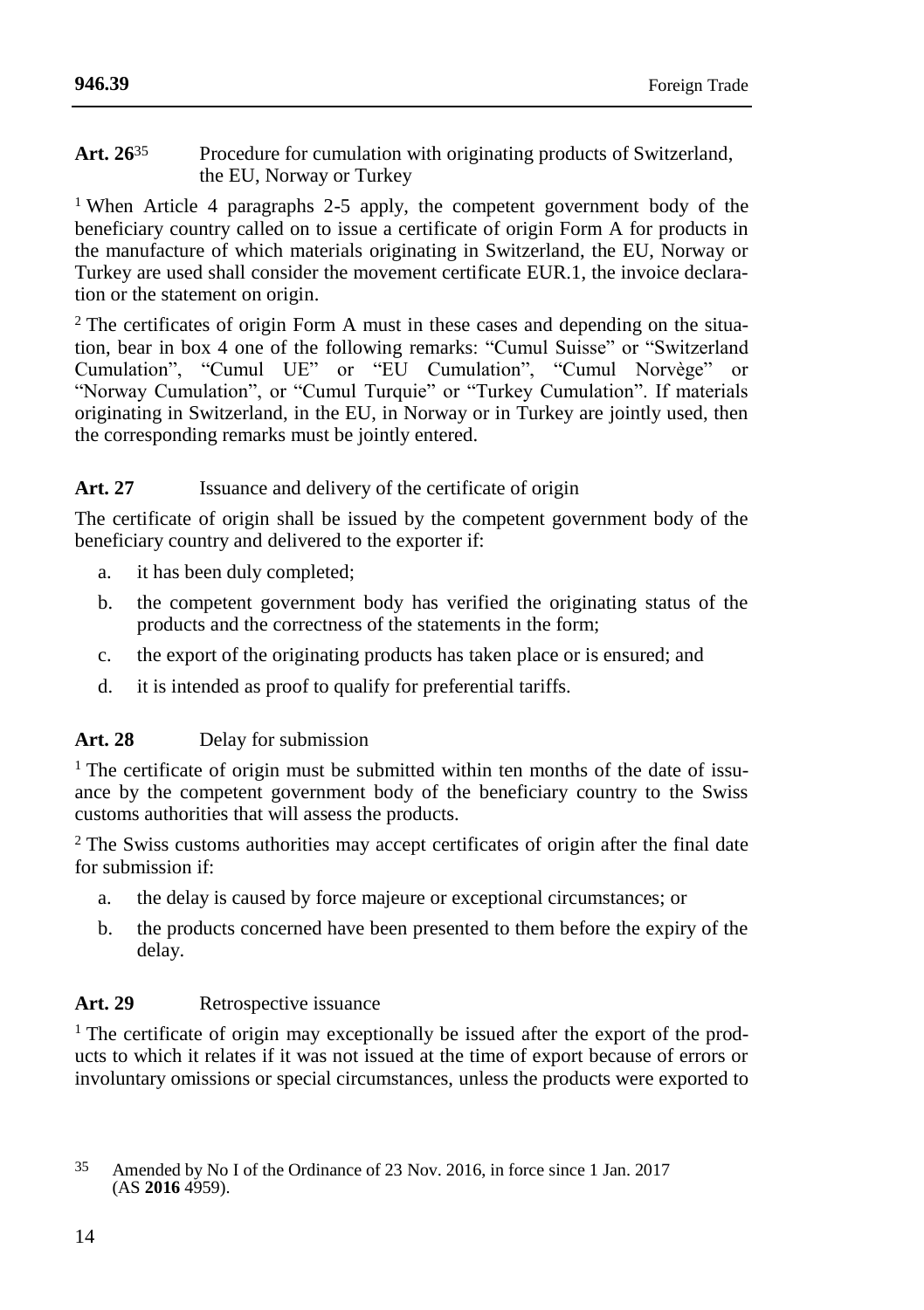Switzerland before communication of the information required by Article 44 paragraph 1.36

<sup>2</sup> The competent government body may issue a certificate of origin retrospectively only after verifying that the information supplied in the exporter's application complies with the export documents and that no valid certificate of origin Form A was issued when the products in question were exported.

<sup>3</sup> Certificates of origin issued retrospectively must bear the remark "Délivré a posteriori" or "Issued retrospectively" in box 4.37

#### **Art. 30** Duplicates

<sup>1</sup> In the event of theft, loss or destruction of a certificate of origin, the exporter may apply to the competent government body which issued it for a duplicate made out on the basis of the application of the initial certificate of origin in its possession. The duplicate must be marked "Duplicata" or "Duplicate" in box 4 and must contain the date of issue and the serial number of the original certificate.<sup>38</sup>

<sup>2</sup> In the case of duplicates, the period mentioned in Article 28, paragraph 1 starts on the day the original certificate was issued.

#### **Art. 31** Importation by instalments

<sup>1</sup> If import occurs by instalments, a certificate of origin must be issued for each consignment.39

 $2$  Where, at the request of the importer and on the conditions laid down by the Swiss customs authorities, dismantled or non-assembled products within the meaning of General Rule 2a of the Harmonised System falling within Sections XVI and XVII or heading nos. 7308 and 9406 of the Harmonised System are imported by instalments, a single proof of origin for the entire product must be submitted to the customs authorities on import of the first instalment.

## Art.  $31a^{40}$  Time limit for the use of certificates of origin Form A

 $<sup>1</sup>$  The beneficiary country shall declare in writing when it will introduce the Regis-</sup> tered Exporter (REX) system. From this date, certificates of origin Form A may only be used for 12 months thereafter.

<sup>2</sup> The deadline in paragraph 1 may be extended at the request of the beneficiary country by no more than six months.

<sup>36</sup> Amended by No I of the Ordinance of 23 Nov. 2016, in force since 1 Jan. 2017 (AS **2016** 4959).

<sup>&</sup>lt;sup>37</sup> Amended by No I of the Ordinance of 23 Nov. 2016, in force since 1 Jan. 2017 (AS **2016** 4959).

<sup>38</sup> Amended by No I of the Ordinance of 23 Nov. 2016, in force since 1 Jan. 2017 (AS **2016** 4959).

<sup>&</sup>lt;sup>39</sup> Amended by No I of the Ordinance of 23 Nov. 2016, in force since 1 Jan. 2017 (AS **2016** 4959).

<sup>40</sup> Inserted by No I of the Ordinance of 23 Nov. 2016, in force since 1 Jan. 2017 (AS **2016** 4959).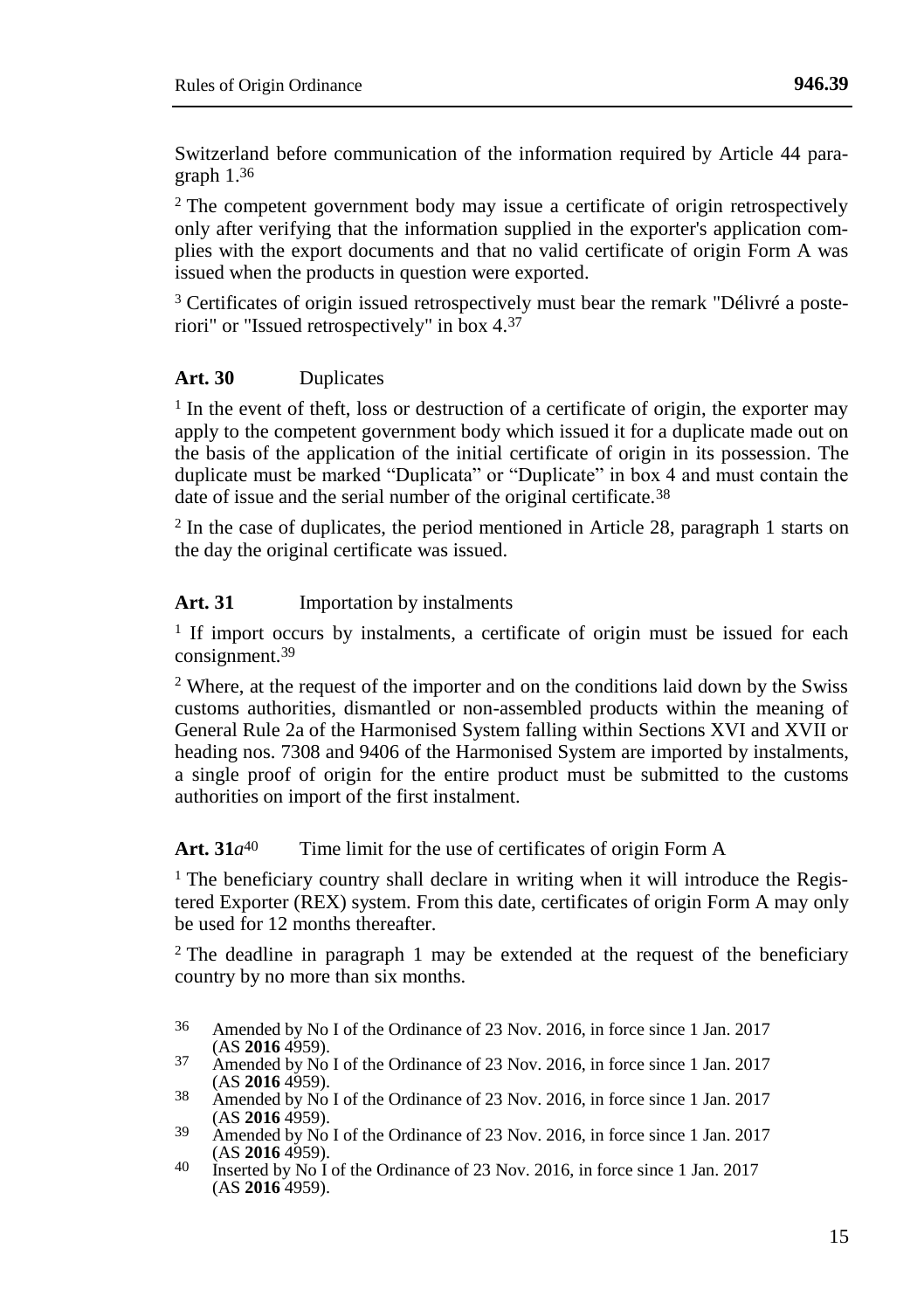#### **[946.39](#page-0-0)**

## **Section 3: Statement on Origin**

### **Art. 32**41 Completion

<sup>1</sup> The statement on origin according to Annex 3 shall be completed by the exporter of the products concerned, provided the goods are originating products.

<sup>2</sup> It must be completed in English or French. It may be completed on any commercial document by which the exporter concerned and the respective goods can be identified.

<sup>3</sup> When completing statements on origin, the following applies:

- a. A statement on origin must be completed for consignments with a total value of originating products not exceeding CHF 10,300. Registration as a Registered Exporter is not required. The ex-works price is decisive.
- b. For consignments with a total value of originating products exceeding CHF 10,300, the exporter must be registered as a Registered Exporter. The exworks price is decisive.
- **Art. 33** Procedure for cumulation with originating products of Switzerland, the EU, Norway or Turkey

<sup>1</sup> When Article 4 paragraphs 2-5 apply, the exporter of a product from a beneficiary country in the manufacture of which materials originating in Switzerland, in the EU, in Norway or in Turkey are used, shall rely on the movement certificate EUR.1, the invoice declaration or the statement on origin submitted by the supplier of the materials.

<sup>2</sup> The proofs of origin must in these cases and depending on the situation, bear the following remark: "Cumul Suisse" or "Switzerland Cumulation", "Cumul UE" or "EU Cumulation", "Cumul Norvège" or"Norway Cumulation", or "Cumul Turquie" or "Turkey Cumulation". If materials originating in Switzerland, in the EU, in Norway or in Turkey are jointly used, then the corresponding remarks must be entered jointly.

## **Art. 34** Delay for submission

<sup>1</sup> The statement on origin must be submitted to the Swiss customs authorities within 12 months from its completion.

2 The Swiss customs authorities may accept statements on origin after the final date for submission if:

- a. the delay is due to exceptional circumstances; or
- b. the products concerned have been presented to them before the expiry of the delay.

<sup>41</sup> Amended by No I of the Ordinance of 23 Nov. 2016, in force since 1 Jan. 2017  $(AS 2016 4959).$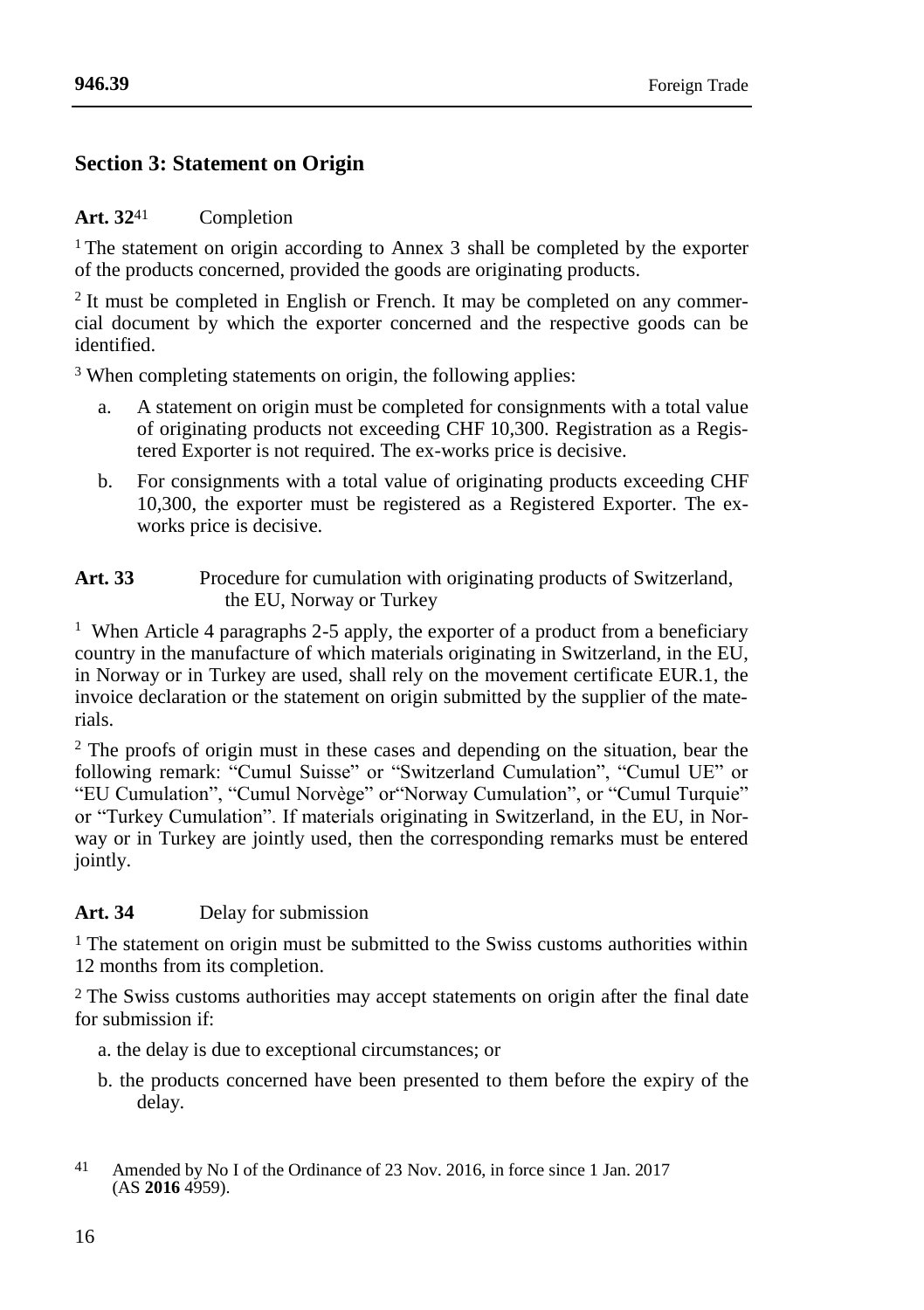## **Art. 35** Subsequent completion

Notwithstanding Article 32 paragraph 3 letter b, the statement on origin may be completed after the export of the respective products.

## **Art. 36** Importation by instalments

<sup>1</sup> If import occurs by instalments, a statement on origin must be completed for each consignment.

<sup>2</sup> Where, at the request of the importer and on the conditions laid down by the Swiss customs authorities, dismantled or non-assembled products within the meaning of General Rule 2*a* of the Harmonised System falling within Sections XVI or XVII or heading nos. 7308 and 9406 of the Harmonised System are imported by instalments, a single statement on origin for the entire product must be submitted to the customs authorities on import of the first instalment.

## **Section 4:** <sup>42</sup> **Replacement Statements on Origin for Registered Exporters and Duplicates of Replacement Certificates of Origin Form A**

## **Art. 37** Principle

<sup>1</sup> Certificates of origin Form A and statements on origin may be replaced by Registered Exporters at any time by one or more statements on origin, if:

- a. the products to which the previous documents to be split up apply are under customs supervision; and
- b. the certificates of origin Form A are split up at the customs office which is responsible for supervising the products.

<sup>2</sup> Replacement statements on origin may be completed for originating products of beneficiary countries which are re-exported to the EU, to Norway or to Turkey.

<sup>3</sup> Articles 32-36 apply to replacement statements on origin mutatis mutandis.

## Art. 38 Completion of replacement statements on origin

<sup>1</sup> Replacement statements on origin may only be completed by Registered Exporters.

<sup>2</sup> They must bear the remark "Attestation de remplacement" or "Replacement statement".

<sup>3</sup> Re-exporters in Switzerland shall complete one or more replacement statements on origin containing the following information:

<sup>42</sup> Amended by No I of the Ordinance of 23 Nov. 2016, in force since 1 Jan. 2017  $(AS 2016 4959).$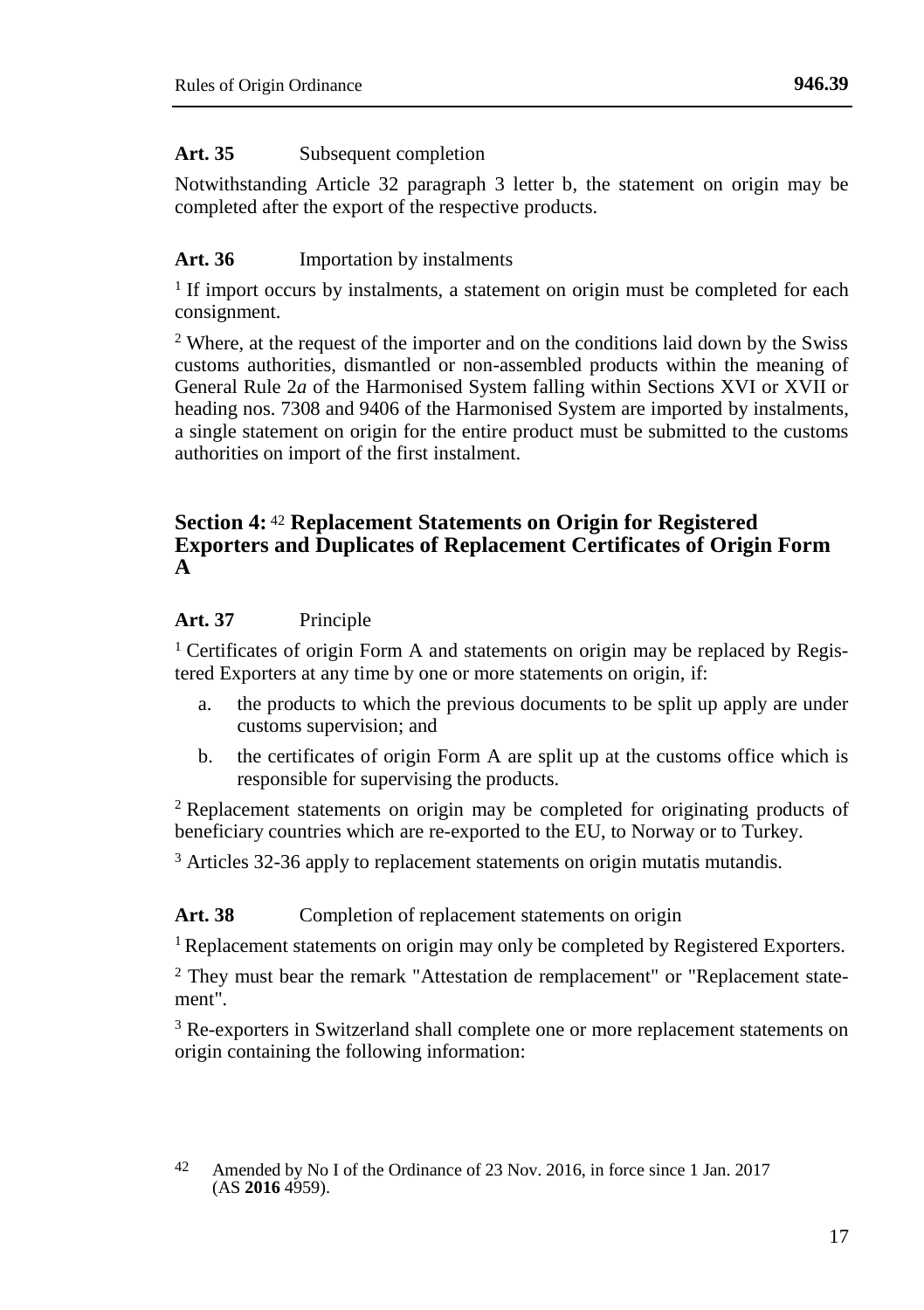- a. all particulars of the reconsigned products taken from the initial statement on origin completed in the beneficiary country or the certificate of origin Form A;
- b. the date on which the statement on origin or the certificate of origin Form A was issued in the beneficiary country;
- c. the particulars in accordance with the statement on origin completed in the beneficiary country or the certificate of origin Form A issued in the beneficiary country including references to any cumulation;
- d. the name, address and REX number of the re-exporter in Switzerland;
- e. the name and address of the consignee of the goods in the EU, in Norway or in Turkey; and
- f. the date and place of completion of the replacement statement on origin.

<sup>4</sup> If a certificate of origin Form A or a statement on origin is replaced, the re-exporter shall indicate the following on the initial certificate of origin Form A or the initial statement on origin:

- a. the particulars of the replacement statement on origin;
- b. the name and address of the re-exporter in Switzerland;
- c. the name and address of the consignee in the EU, in Norway or in Turkey.

<sup>5</sup> The replaced statement on origin must contain the remark "Remplacé" or "Replaced".

**Art. 38***a* Issuance of duplicates of replacement certificates of origin Form A

Article 30 applies to duplicates of replacement certificates of origin Form A mutatis mutandis.

## **Section 5:**<sup>43</sup> **Invoice declaration**

## **Art. 38***b*

<sup>1</sup> An invoice declaration may be completed by any exporter in a beneficiary country which has not yet completed the introduction of the REX system. The declaration may only be completed for consignments with a total value of originating products not exceeding CHF 10,300. The ex-works price is decisive.

<sup>2</sup> Moreover, for the completion of the invoice declaration the following applies:

- a. The declaration must be completed by the exporter and bear its original signature.
- b. The declaration must be completed in French or English according to the text of Annex 4.
- 43 Amended by No I of the Ordinance of 23 Nov. 2016, in force since 1 Jan. 2017  $(AS 2016 4959).$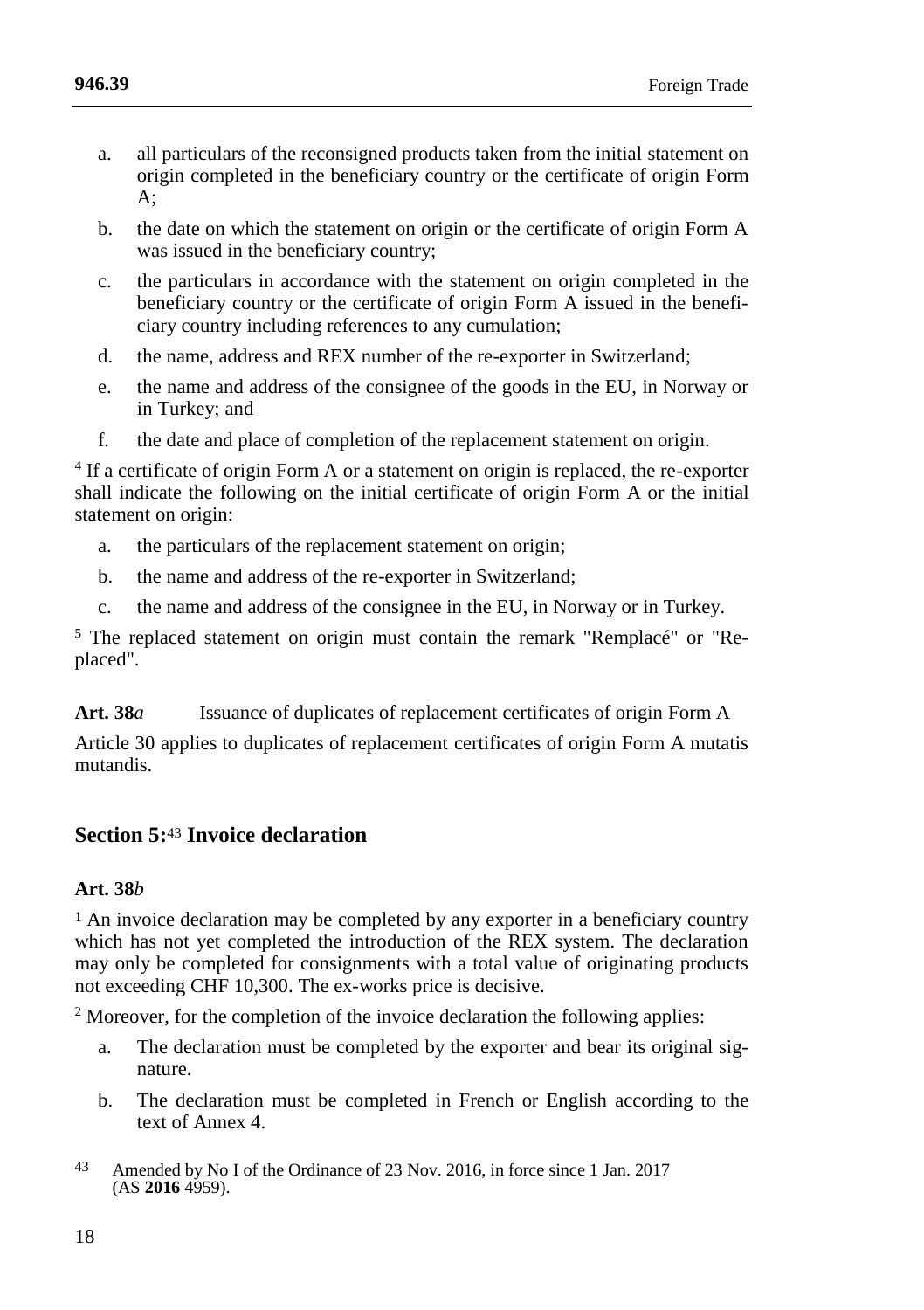- c. In the case of cumulation with products originating in Switzerland, the EU, Norway or Turkey, Article 26 applies mutatis mutandis.
- d. At the request of the customs authorities or other governmental bodies of the exporting country, the exporter must submit all appropriate documents proving the originating status of the products concerned.
- e. The exporter shall keep a copy of the declaration and of the proofs of origin for at least three years.

<sup>3</sup> Article 28 applies mutatis mutandis.

## **Section 6:**<sup>44</sup> **Special Provisions for Imports from Beneficiary Countries which belong to a Regional Group**

**Art. 38***c* Exports from a member state of a regional group to another member state in the same regional group

The proof of the originating status of goods exported from a member state of a regional group to another member state in the same regional group shall be provided to the customs authorities or other governmental bodies of the importing country by submitting:

- a. a certificate of origin Form A issued by the customs authorities or other governmental bodies of the beneficiary country;
- b. an invoice declaration completed in the beneficiary country in accordance with Article 38*b*; or
- c. a statement on origin completed in the beneficiary country according to Article 32.

## **Art. 38***d* Exports from a member state of a regional group to Switzerland

<sup>1</sup> The proof of the originating status of goods which are exported to Switzerland in the context of regional cumulation from a member state of a regional group shall be provided to the Swiss customs authorities by submitting:

- a. a certificate of origin Form A issued by the customs authorities or other governmental bodies in the beneficiary country;
- b. an invoice declaration completed in the beneficiary country in accordance with Article 38*b*; or
- c. a statement on origin completed in the beneficiary country according to Article 32.

<sup>44</sup> Amended by No I of the Ordinance of 23 Nov. 2016, in force since 1 Jan. 2017  $(AS 2016 4959).$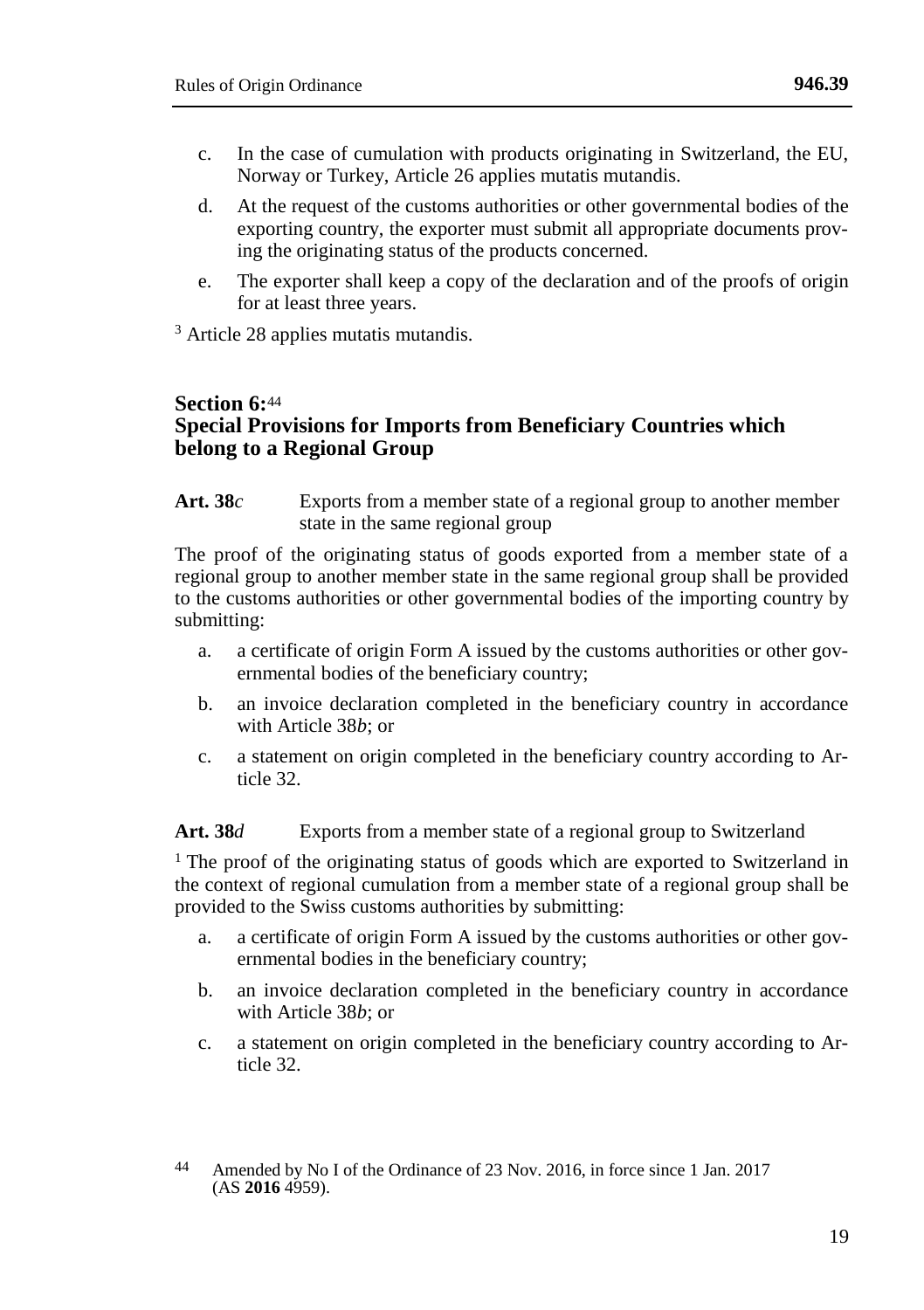<sup>2</sup> The proofs of origin according to paragraph 1 may only be issued if valid proofs of origin according to Article 38*c* are present in the beneficiary country from which an originating product is to be exported to Switzerland.

<sup>3</sup> Paragraphs 1 and 2 apply regardless of whether the originating product dispatched to Switzerland underwent working or processing in the last exporting country.

# **Chapter 5: Administrative Assistance and Administrative Cooperation Section 1: Administrative Assistance**

## **Art. 39** Subsequent verification of proofs of origin

<sup>1</sup> The subsequent verification of proofs of origin shall be carried out at random or whenever the Swiss customs authorities have doubts as to the authenticity of such documents or the correctness of the statements made about the origin of the products concerned.45

<sup>2</sup> In both cases, the Swiss customs authorities shall send a copy of the certificate of origin Form A, the statement on origin or the invoice declaration either to the competent governmental body of the beneficiary country or to its diplomatic representation in Switzerland. In the case of replacement certificates of origin Form A or a replacement statement on origin, they shall return the copy to the customs authorities of the transit country in which the replacement certificate of origin or the replacement statement on origin was issued or completed. 46

3 If the invoice or a copy has been submitted, it shall be attached to the copy of the proof of origin, together with all other available documents.

<sup>4</sup> The Swiss customs authorities shall forward to the competent governmental body of the beneficiary country or the customs authorities of the transit country any information that has been obtained suggesting that the information given in the proof of origin is incorrect.

<sup>5</sup> The reply from the competent governmental body must allow a decision to be taken on whether or not the proof of origin whose authenticity or correctness has been questioned applies to the products actually exported and whether the conditions of this Ordinance have been complied with.47

<sup>6</sup> In the case of certificates of origin Form A issued in accordance with Article 26, or statements on origin completed in accordance with Article 32 or invoice declarations completed in accordance with Article 38*b* paragraph 2 letter c, the reply shall in-

<sup>45</sup> Amended by No I of the Ordinance of 23 Nov. 2016, in force since 1 Jan. 2017 (AS **2016** 4959).

<sup>46</sup> Amended by No I of the Ordinance of 23 Nov. 2016, in force since 1 Jan. 2017 (AS **2016** 4959).

<sup>47</sup> Amended by No I of the Ordinance of 23 Nov. 2016, in force since 1 Jan. 2017  $(AS 2016 4959).$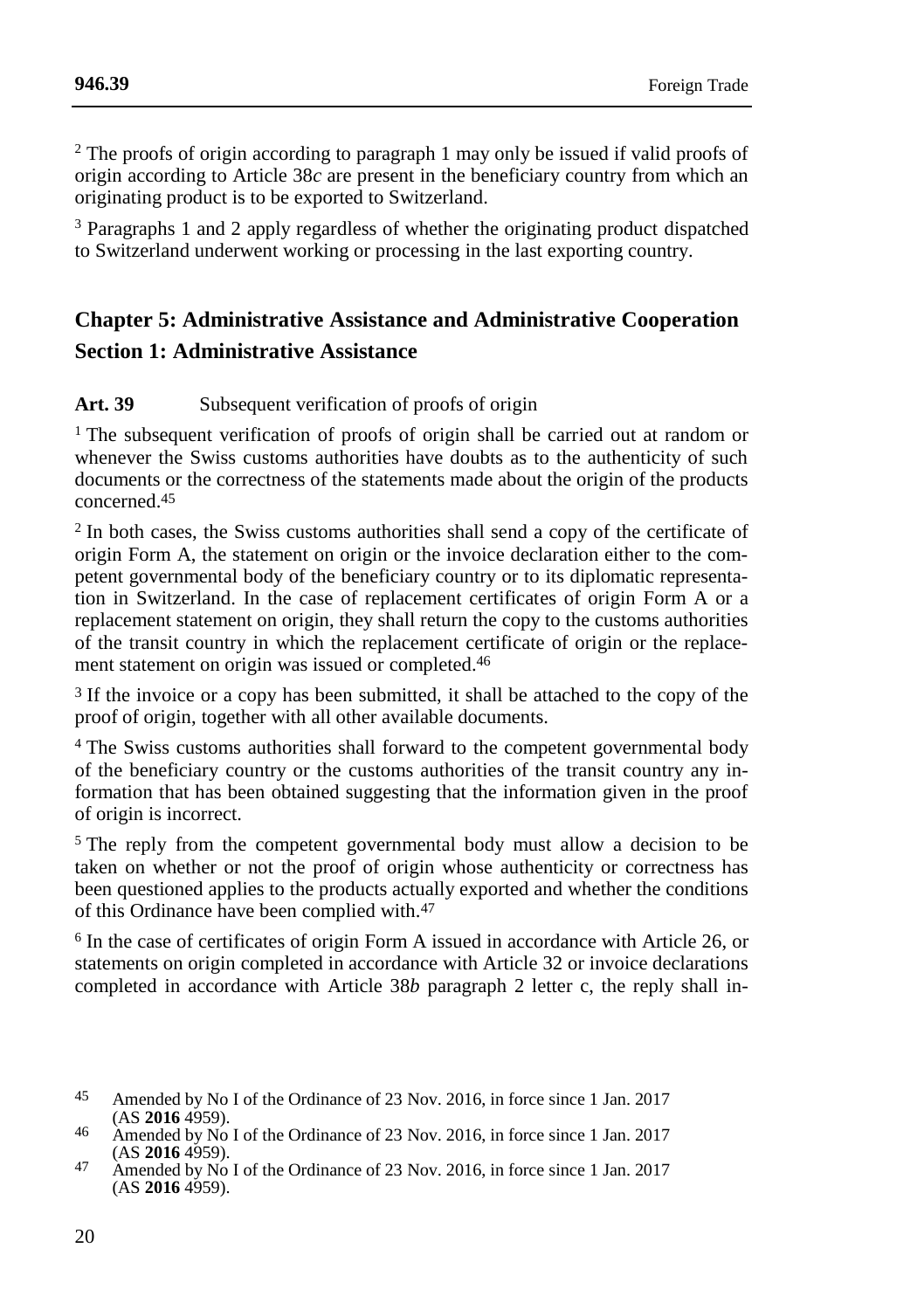clude a photocopy or a copy of the movement certificate EUR.1 presented, the statement on origin presented or the invoice declaration presented.<sup>48</sup>

### **Art. 40** Deadlines and procedures

<sup>1</sup> If the Swiss customs authorities have not received a reply after six months or after eight months in the case of replacement proofs of origin or if the answer does not allow a decision to be made on the authenticity of the document concerned or on the factual origin of the products, then they shall send a second request to the competent governmental body of the beneficiary country or to the customs authorities of the transit country.49

<sup>2</sup> If the Swiss customs authorities still have not received a reply within four months from the date of the second request, or if the reply does not contain sufficient information to determine the authenticity of the document in question or the factual origin of the products, the preferential tariff treatment will be denied.

<sup>3</sup> If the Swiss customs authorities can prove that the document concerned is counterfeit or has been falsified or the indicated origin of the products is untrue, even if the competent governmental body of the beneficiary country confirms the authenticity of the proof of origin and the information contained therein, the preferential tariff treatment will be denied. The competent governmental body of the beneficiary country will be informed accordingly.

<sup>4</sup> During the period of subsequent verification, the running of the customs prescription period is suspended.

#### **Art. 41**50 Provisional assessment

If the granting of preferential tariff treatment is suspended until the result of the subsequent verification has arrived, the products can be cleared at the normal rate and be released for free circulation in Switzerland.

#### Art. 42 Subsequent verification of proofs of origin between member states of the same regional group

The provisions of this chapter apply mutatis mutandis to the subsequent verification of proofs of origin between member states of the same regional group.

<sup>48</sup> Amended by No I of the Ordinance of 23 Nov. 2016, in force since 1 Jan. 2017  $(AS 2016 4959).$ 

<sup>49</sup> Amended by No I of the Ordinance of 23 Nov. 2016, in force since 1 Jan. 2017 (AS **2016** 4959).

<sup>50</sup> Amended by No I of the Ordinance of 23 Nov. 2016, in force since 1 Jan. 2017  $(AS 2016 4959).$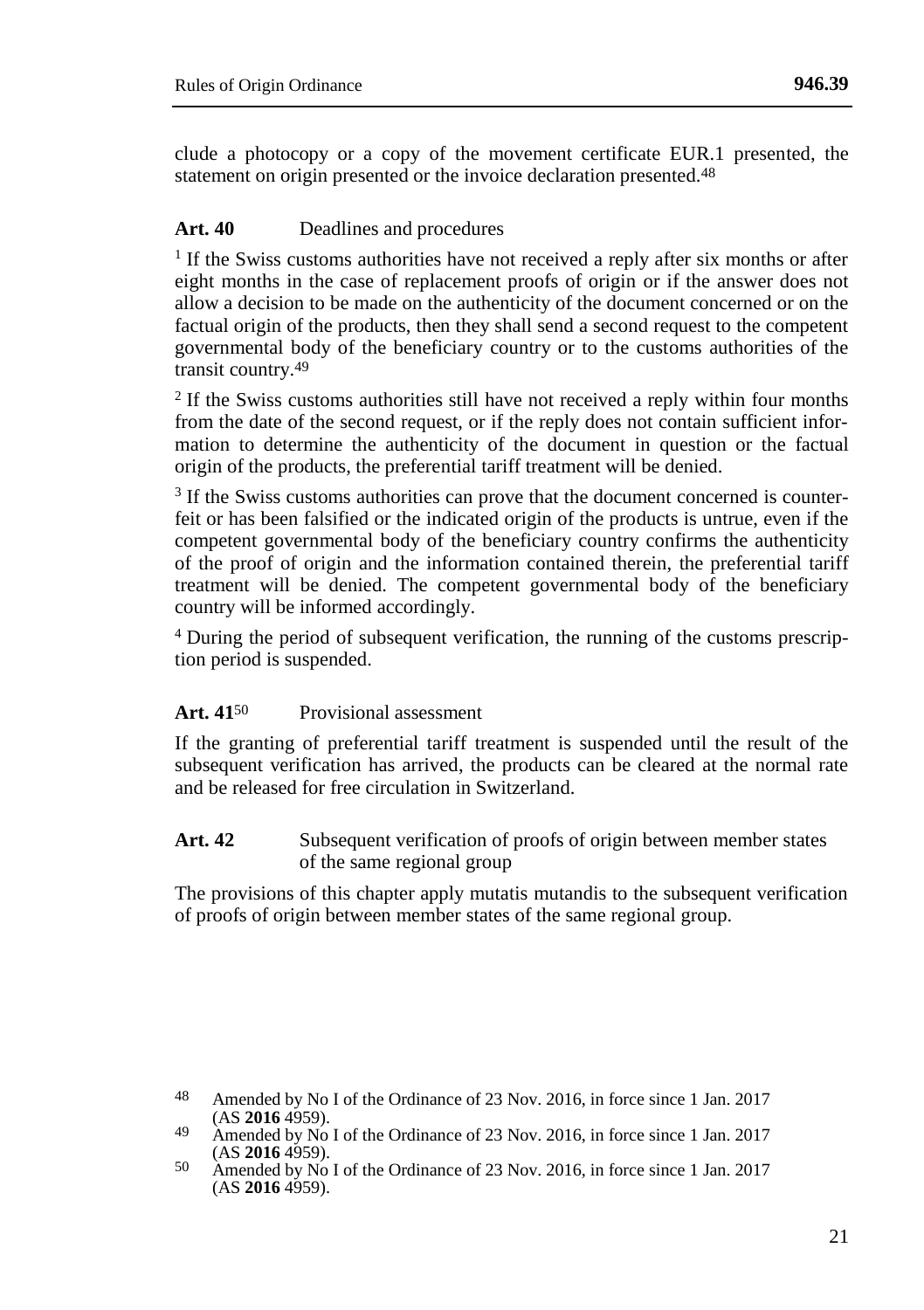**Art. 43**51 Administrative assistance for proofs of origin issued in Switzerland

<sup>1</sup> The Swiss customs authorities shall provide the EU, Norway and Turkey with administrative assistance in the subsequent verification of replacement certificates of origin Form A and replacement statements on origin issued in Switzerland.

<sup>2</sup> They shall provide beneficiary countries and the EU, Norway and Turkey with administrative assistance in subsequent verification of movement certificates EUR.1, invoice declarations and statements on origin issued in Switzerland.

<sup>3</sup> The provisions of this chapter apply mutatis mutandis to the procedure and the scope of administrative assistance.

## **Section 2: Administrative Cooperation**

Art. 44<sup>52</sup> Communication from the competent governmental bodies and submission of specimens impressions of stamps

<sup>1</sup> The beneficiary countries shall inform Switzerland of the following:

- a. the names and addresses of the competent governmental bodies which are responsible for the issuance of certificates of origin Form A;
- b. specimen impressions of stamps used by these authorities for the issuance of certificates of origin Form A;
- c. the names and addresses of the competent governmental bodies which are responsible for the subsequent verification of certificates of origin Form A, of invoice declarations and of statements on origin.

<sup>2</sup> Beneficiary countries which are listed in Switzerland's Generalised System of Preferences (GSP) but not in that of the EU or Norway shall inform the Federal Customs Administration of the name and address of the relevant authority which is authorised in their territory to register exporters in the REX system and manage the corresponding data. This authority must be part of the governmental authorities of the beneficiary country or operate under the responsibility of the government.

<sup>3</sup> For reporting the information in accordance with paragraph 2, beneficiary countries which in addition to the Swiss GSP are also listed in the EU GSP shall send the name and address of the competent authority in their territory to the EU..

4 Beneficiary countries which in addition to the Swiss GSP are also listed in Norway's GSP but not in the EU GSP shall send the information in accordance with paragraph 2 to the Federal Customs Administration or to the Norwegian Customs Administration.

<sup>5</sup> Beneficiary countries shall inform Switzerland immediately of any changes related to the information in paragraphs 1 and 2.

- 51 Amended by No I of the Ordinance of 23 Nov. 2016, in force since 1 Jan. 2017 (AS **2016** 4959).
- 52 Amended by No I of the Ordinance of 23 Nov. 2016, in force since 1 Jan. 2017  $(AS 2016 4959).$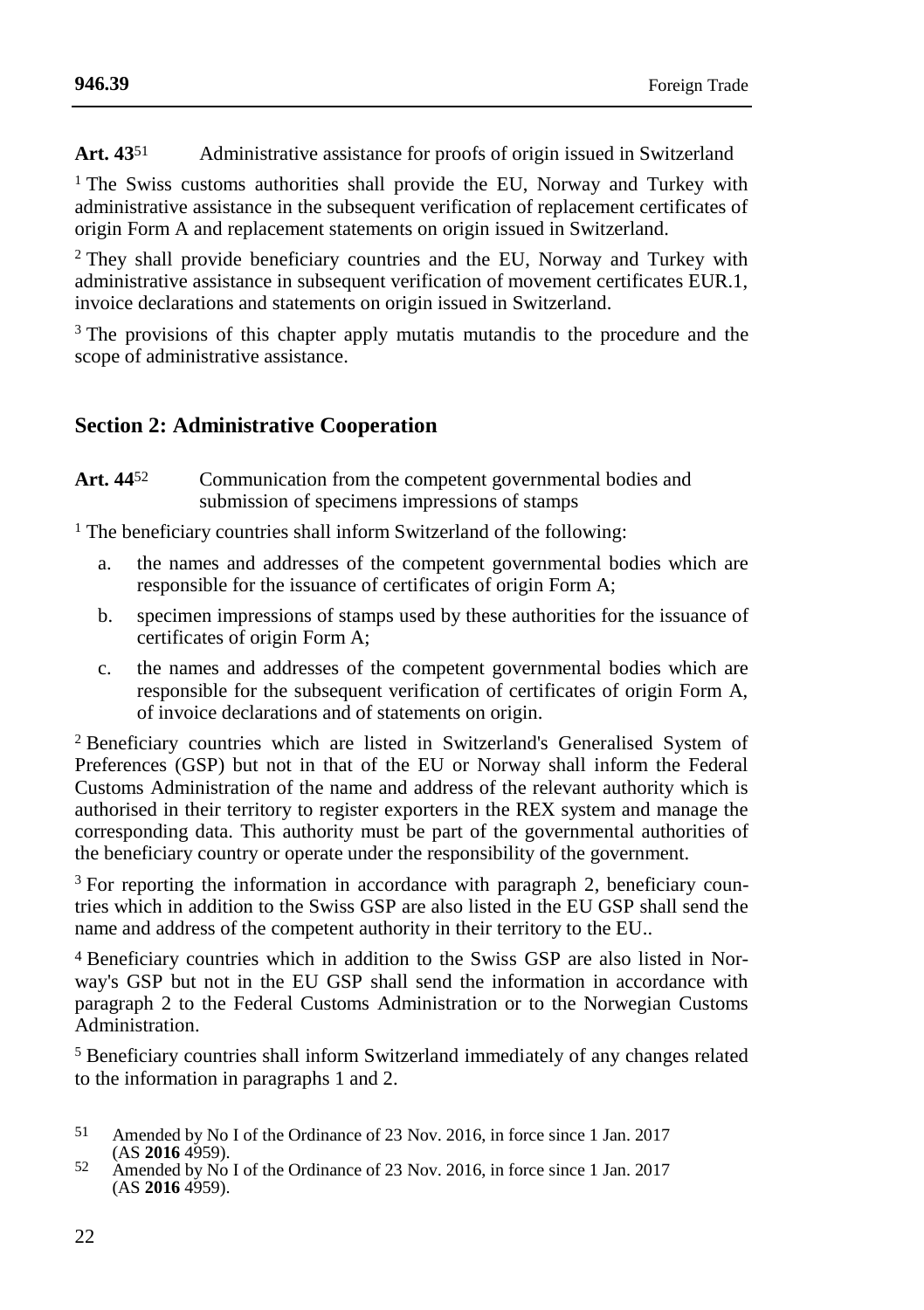## Art. 45 Obligations of the beneficiary countries

<sup>1</sup> Switzerland shall grant the preferential tariff treatment only for originating products of those beneficiary countries which comply with or ensure compliance with the rules concerning the origin of the products, the issue of certificates of origin Form A, the requirements for the completion of invoice declarations, the requirements for the completion of statements on origin and administrative cooperation.53

<sup>2</sup> If the processes for subsequent verification or any other available information appear to indicate that the provisions of this Ordinance are not respected, Switzerland shall grant preferential tariff treatment only if the beneficiary country carries out of its own accord or at Switzerland's request appropriate inquiries or ensures that these inquiries are conducted with due urgency to identify and prevent such contraventions.

<sup>3</sup> To ensure the correct application of Switzerland's GSP, beneficiary countries shall commit themselves to:

- a. setting up administrative structures and systems which are needed for the implementation and administration of the regulations and processes set out in this Ordinance in the country concerned and where appropriate to introducing the necessary requirements to apply cumulation;
- b. ensuring that their competent authorities cooperate with the Swiss customs authorities.

<sup>4</sup> The cooperation mentioned in paragraph 3, letter b consists of:

- a. providing support as requested by the Swiss customs authorities when verifying that Switzerland's GSP is being properly managed in the country concerned, in particular during verification visits;
- b. examining the originating status of products and compliance with the requirements set out in this section, including where applicable the verification visits requested by the Swiss customs authorities within the scope of subsequent verifications without prejudice to Articles 39-42.

<sup>5</sup> The beneficiary countries shall inform Switzerland of the commitments in accordance with paragraph 3.

## Art. 46 Retention of origin documentation

<sup>1</sup> For the subsequent verification of certificates of origin Form A, the competent governmental body of the beneficiary country shall retain copies of the certificates of origin and where applicable the export documents for at least three years.

<sup>2</sup> For the subsequent verification of invoice declarations and statements on origin, the exporters in the beneficiary country shall retain copies of the declarations and the

<sup>53</sup> Amended by No I of the Ordinance of 23 Nov. 2016, in force since 1 Jan. 2017  $(AS 2016 4959).$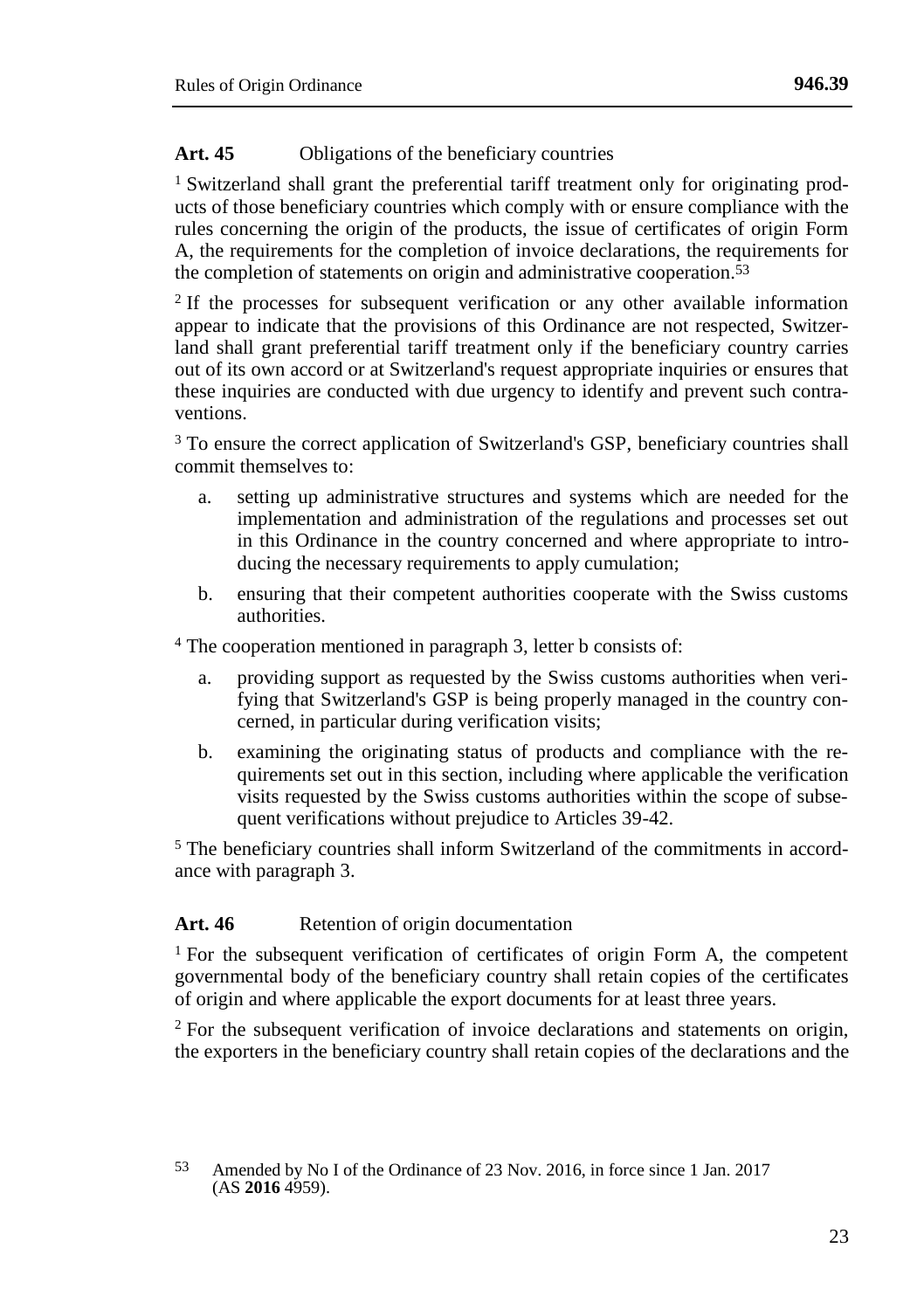documents proving the originating status and where applicable the export documents for at least three years.54

## **Chapter 6: Final Provisions**

**Art. 47** Implementation

The Federal Customs Administration is responsible for the implementation.

**Art. 48** Annulment of previous legislation

The Ordinance of 17 April 199655 on Rules of Origin for Preferential Tariffs for Developing Countries is annulled.

#### **Art. 49** Entry into force

This Ordinance enters into force on 1 May 2011.

<sup>54</sup> Amended by No I of the Ordinance of 23 Nov. 2016, in force since 1 Jan. 2017 (AS **2016** 4959).

<sup>55</sup> [AS **1996** 1540, **1998** 2035, **2004** 1451, **2008** 1833 Annex No 4]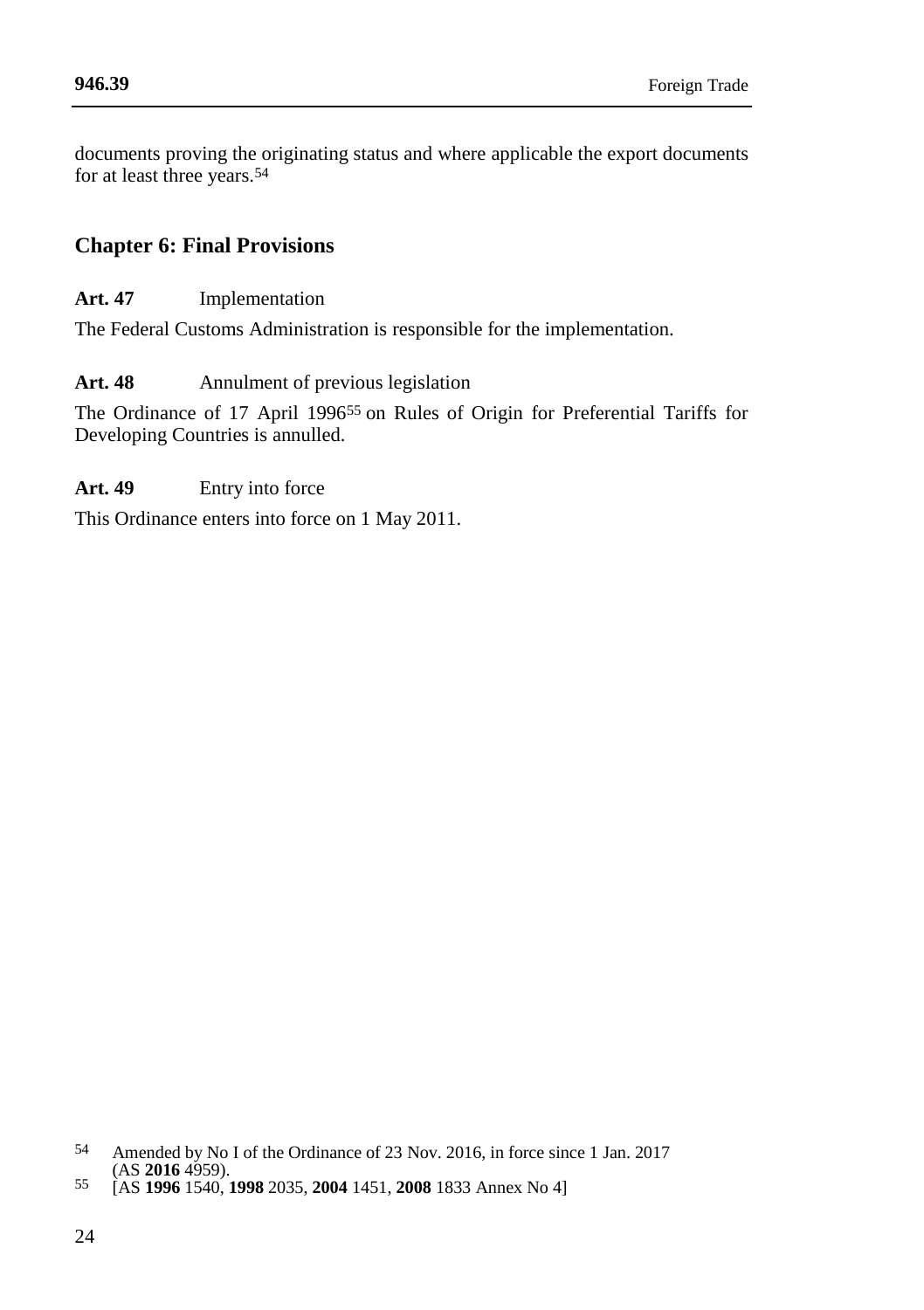*Annex 1* (Article 6)

# **List of working or processing required to be carried out on non-originating materials in order that the product manufactured can obtain originating status**

The list of working or processing required to be carried out on non-originating materials in order that the product manufactured can obtain originating status is available online using the following path:

www.unctad.org > Themes > Trade Agreements and Negotiations > Generalized System of Preferences [> Handbook on the Generalized System on Preferencies](http://unctad.org/en/PublicationsLibrary/itcdtsbm28rev3_en.pdf)  [Scheme of Switzerland](http://unctad.org/en/PublicationsLibrary/itcdtsbm28rev3_en.pdf) > Annex 4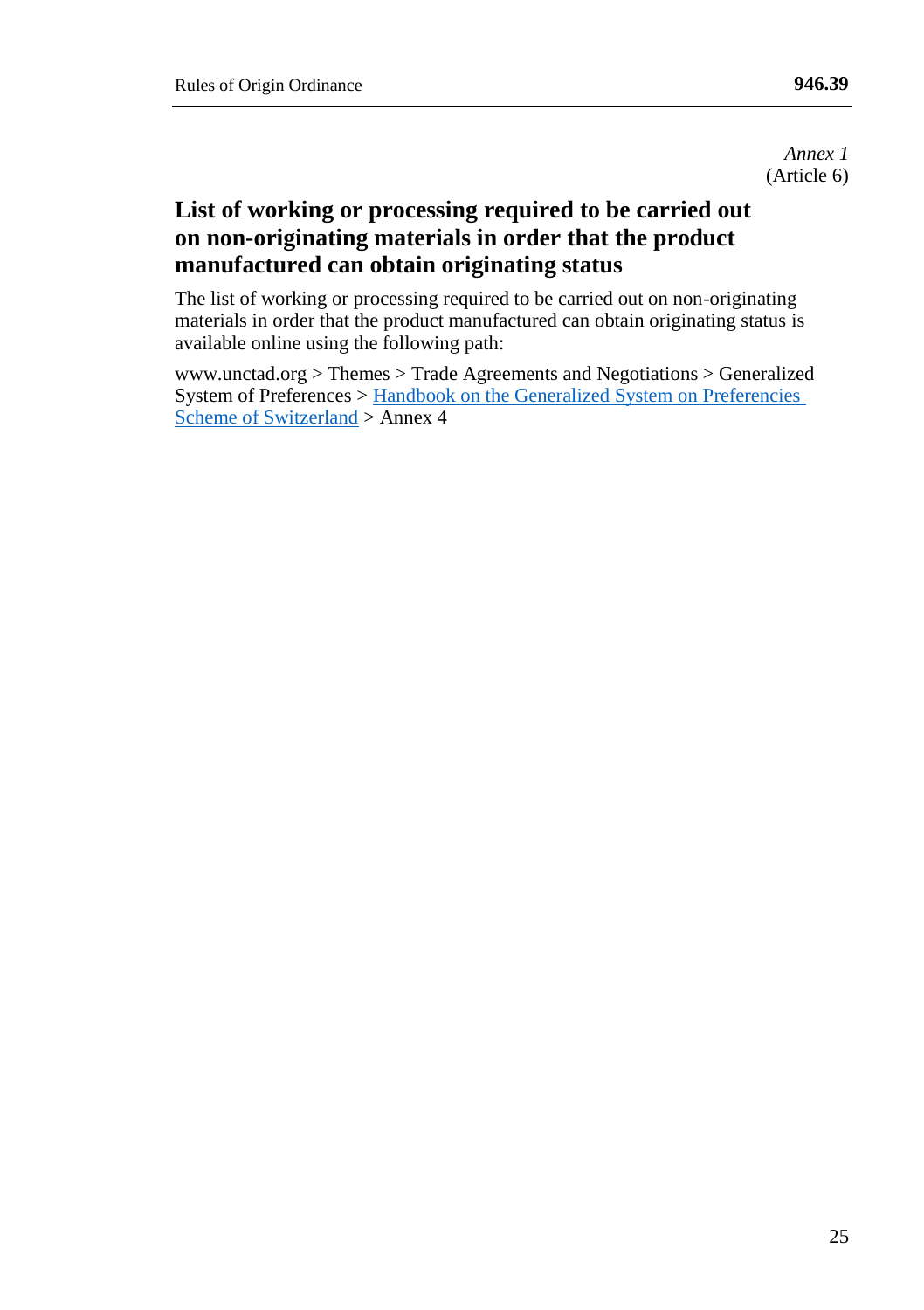# **Certificate of origin Form A**

The text of the certificate of origin Form A is available online using the following path:

www.unctad.org > Themes > Trade Agreements and Negotiations > Generalized System of Preferences > [Sample of Form A](http://unctad.org/en/Pages/DITC/GSP/Sample-of-GSP-certificate-of-origin-Form-A.aspx)

<sup>56</sup> Amended by No II of the Ordinance of 23 Nov. 2016, in force since 1 Jan. 2017  $(AS 2016 4959).$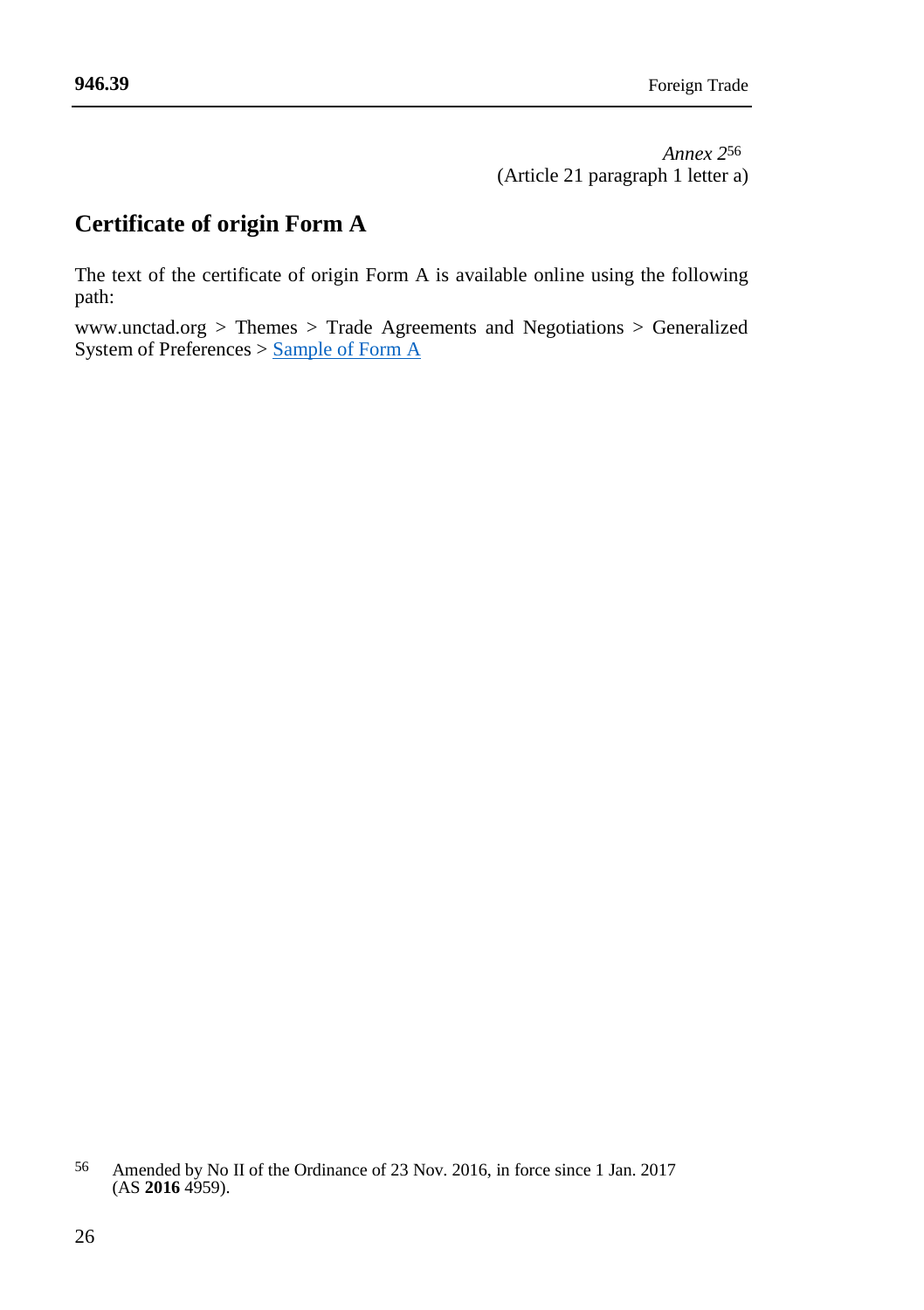*Annex 3*57

(Article 21 paragraph 1 letters c and d and paragraph 2 and Article 32 paragraph 1)

## **Statement on origin**

The statement on origin, the wording of which is reproduced below, must be included in any commercial documentation together with the name and full address as well as a description of the products and the date of issue.

#### **French version:**

L'exportateur …58 (Numéro d'exportateur enregistré …) des produits couverts par le présent document déclare que, sauf indication claire du contraire, ces produits ont l'origine préférentielle ...<sup>59</sup> au sens des règles d'origine du Système des préférences tarifaires généralisées de la Suisse et que le critère d'origine satisfait est …60.

#### **English version:**

The exporter …61 (Number of Registered Exporter …) of the products covered by this document declares that, except where otherwise clearly indicated, these products are of …62 preferential origin according to the rules of origin of the Generalised System of Preferences of Switzerland and that the origin criterion met is ....<sup>63</sup>

- 57 Amended by No II of the Ordinance of 23 Nov. 2016, in force since 1 Jan. 2017 (AS **2016** 4959).
- 58 Instead of providing the name and full address, reference can be made to this information in another part of the commercial document.
- <sup>59</sup> The origin of the goods should be indicated, i.e. the Swiss origin or that of the beneficiary country.

<sup>60</sup> Products wholly obtained or manufactured: the letter 'P' should be entered; products sufficiently worked or processed: the letter 'W' should be entered followed by a heading of the Harmonised System (example "W" 9618). Where appropriate, the above-mentioned note should be replaced with one of the following alternative notes:

- a) In the case of bilateral cumulation: "Switzerland cumulation" or "Cumul Suisse";
- b) In the case of cumulation with the EU, Norway or Turkey: "Cumul UE", "EU cumulation", "Cumul Norvège", "Norway cumulation", "Cumul Turquie" or "Turkey cumulation";
- c) In the case of regional cumulation: "cumul regional" or "regional cumulation".
- 61 Instead of providing the name and full address, reference can be made to this information in another part of the commercial document.
- $62$  The origin of the goods should be indicated, i.e. the Swiss origin or that of the beneficiary country.

63 Products wholly obtained or manufactured: the letter 'P' should be entered; products sufficiently worked or processed: the letter 'W' should be entered followed by a heading of the Harmonised System (example "W" 9618). Where appropriate, the above-mentioned note should be replaced with one of the follow-

ing alternative notes:

- a) In the case of bilateral cumulation: "Switzerland cumulation" or "Cumul Suisse";
- b) In the case of cumulation with the EU, Norway or Turkey: "Cumul UE", "EU cumula-tion", "Cumul Norvège", "Norway cumulation", "Cumul Turquie" or "Turkey cumulation";
- c) In the case of regional cumulation: "cumul regional" or "regional cumulation".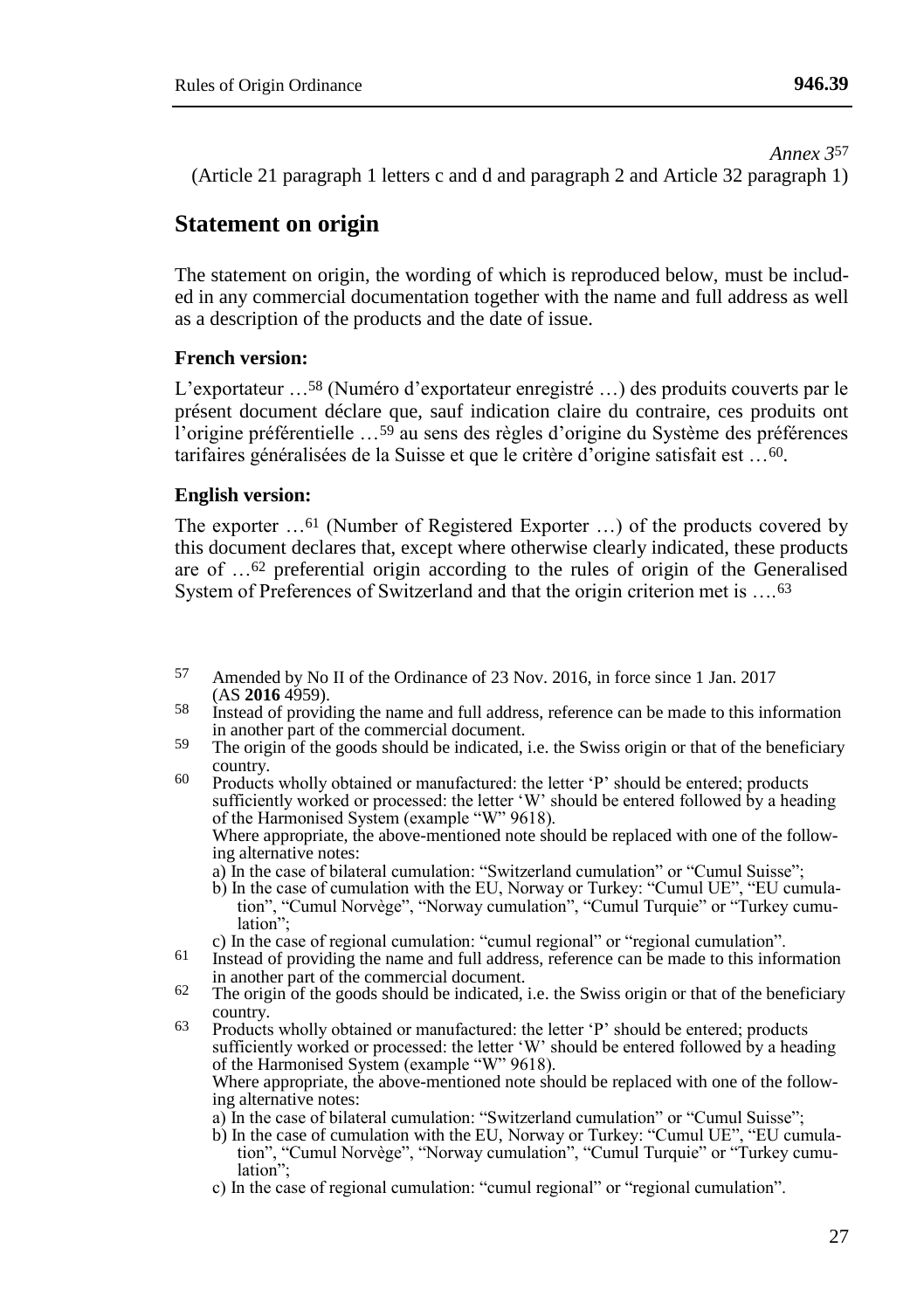*Annex 4*64 (Article 38b paragraph 2 letter b)

## **Invoice declaration**

The invoice declaration, the wording of which is reproduced below, must be made out in accordance with the footnotes. The foot notes themselves must not be reproduced.

## **French version:**

L'exportateur des produits couverts par le présent document déclare que, sauf indication claire du contraire, ces produits ont l'origine préférentielle …65 au sens des règles d'origine du Système généralisé de préférences tarifaires de la Suisse.

#### **English version:**

The exporter of the products covered by this document declares that, except where otherwise clearly indicated, these products are of preferential …66 origin according to the rules of origin of the Generalized System of Preferences of Switzerland.

> (Place and date)67 (Signature of the exporter, in addition the name of the person signing in clear script)

- 64 Amended by No II of the Ordinance of 23 Nov. 2016, in force since 1 Jan. 2017 (AS **2016** 4959).
- $65$  The origin of the goods should be indicated, i.e. the Swiss origin or that of the beneficiary country.
- <sup>66</sup> The origin of the goods should be indicated, i.e. the Swiss origin or that of the beneficiary country.
- 67 These indications may be omitted if the information is contained on the invoice itself.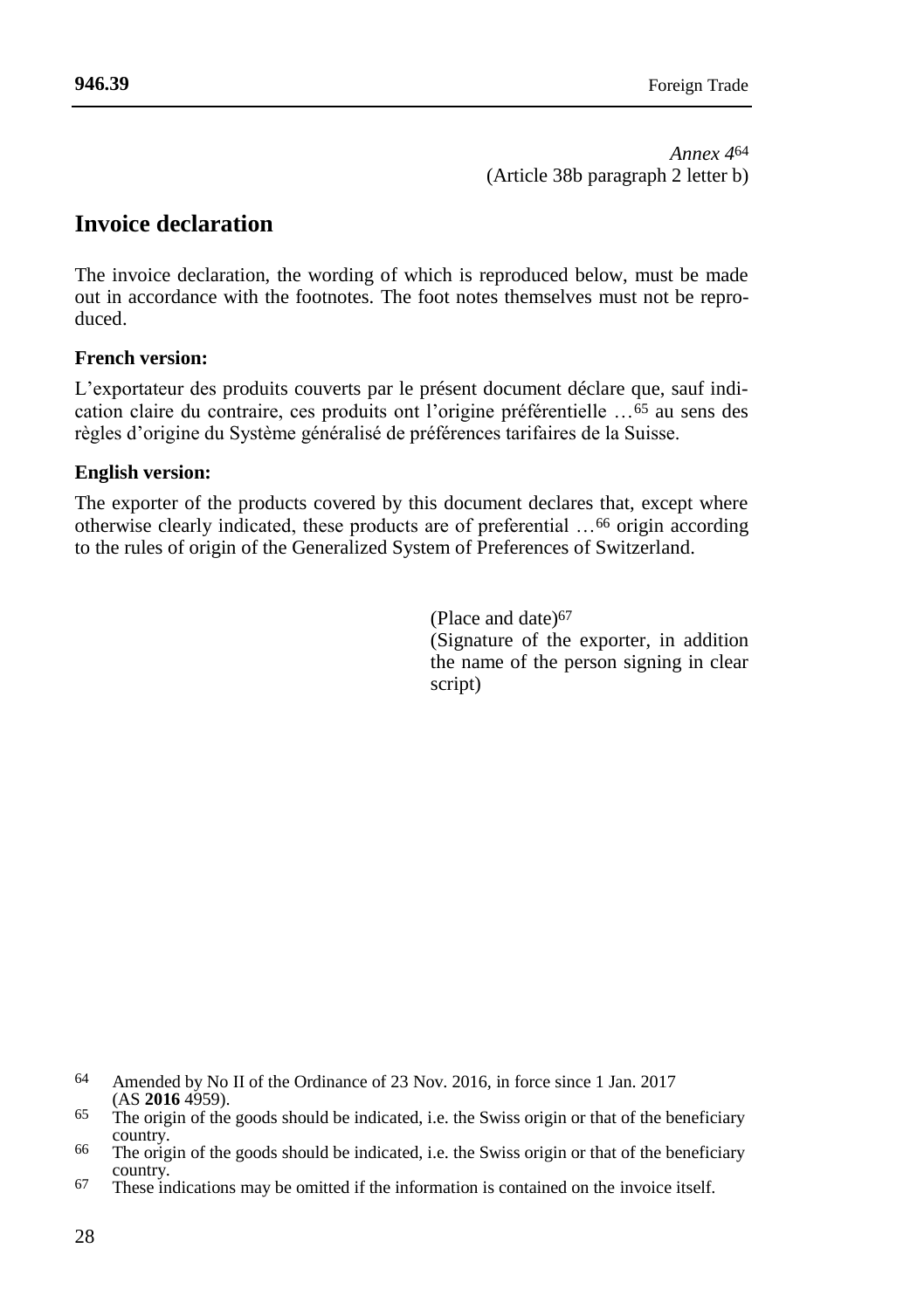*Annex 5*68 (Article 13 paragraph 2)

# **Goods which are excluded from regional cumulation**

| HS heading                        | Goods description according to HS                                                                                                                                                                                           |
|-----------------------------------|-----------------------------------------------------------------------------------------------------------------------------------------------------------------------------------------------------------------------------|
| Section XI<br>(Chapters $50-63$ ) | Textiles and textile articles                                                                                                                                                                                               |
| 6401                              | Waterproof footwear with outer soles and uppers of rubber or<br>of plastics, the uppers of which are neither fixed to the sole nor<br>assembled by stitching, riveting, nailing, screwing, plugging or<br>similar processes |
| 6402                              | Other footwear with outer soles and uppers of rubber or plas-<br>tics                                                                                                                                                       |
| 6403                              | Footwear with outer soles of rubber, plastics, leather or compo-<br>sition leather and uppers of leather                                                                                                                    |
| 6404                              | Footwear with outer soles of rubber, plastics, leather or compo-<br>sition leather and uppers of textile materials                                                                                                          |
| ex 6405                           | Other footwear with outer soles of leather, composition leather,<br>rubber or plastics                                                                                                                                      |

<sup>68</sup> Amended by No II of the Ordinance of 23 Nov. 2016, in force since 1 Jan. 2017 (AS **2016** 4959).